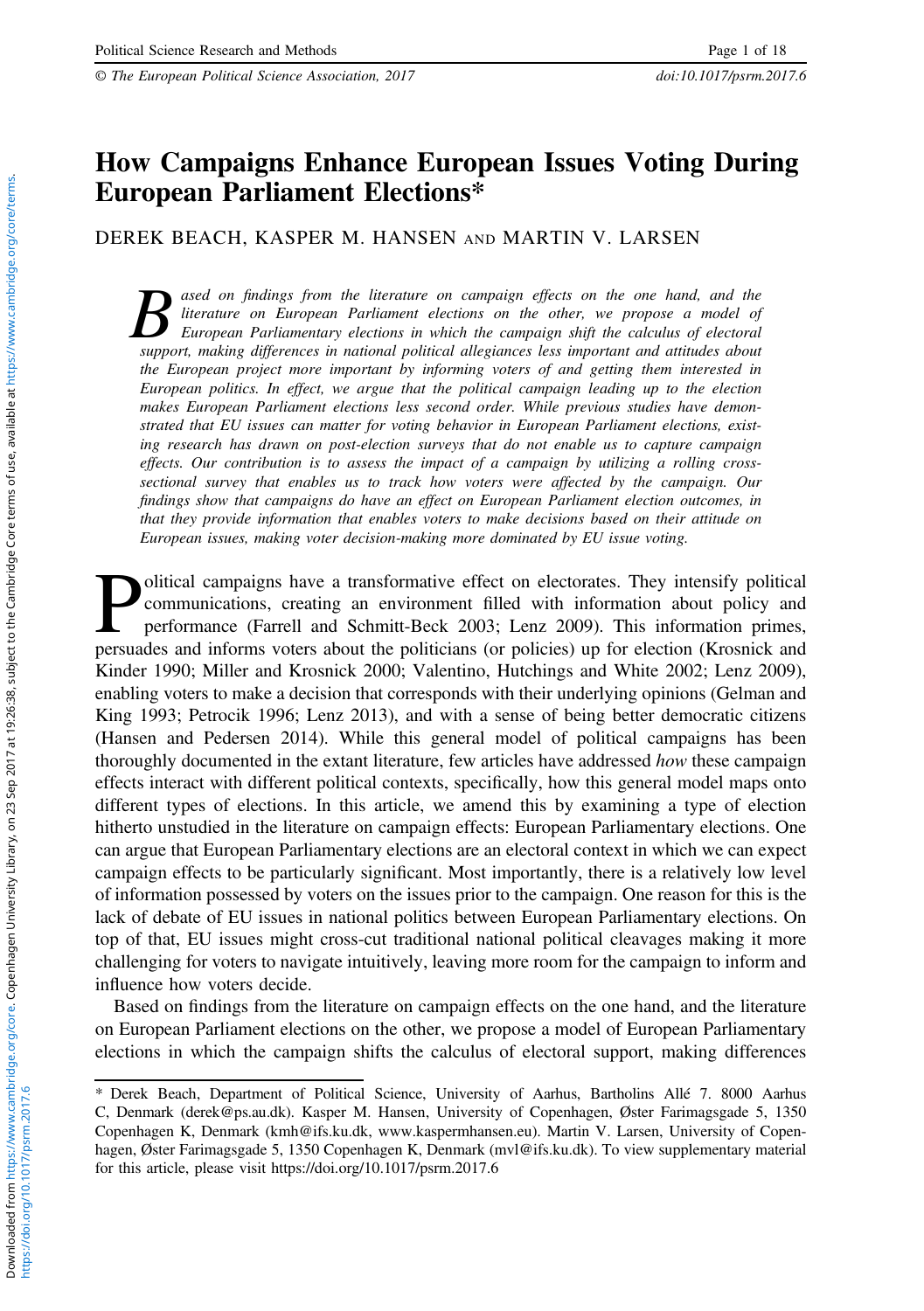### 2 BEACH, HANSEN AND LARSEN

in national political allegiances less important and opinions about the European project more important as the campaign progresses. Our analysis suggests that the campaign increases the level of EU knowledge and interest in European politics among voters, resulting in a change of voter calculations. In effect, we argue that the political campaign leading up to the election makes European Parliament elections less second order, enabling voters to decide based on their position on EU issues instead of merely deciding based on national factors (Marsh [1998;](#page-16-0) Marsh and Mikhaylov [2010](#page-16-0); Adam and Maier 2011; Hobolt and Wittrock [2011](#page-16-0)). While previous studies have demonstrated that EU issues can matter for voting behavior in European Parliament elections, existing research has drawn on post-election surveys that do not enable us to capture campaign effects (e.g., Rohrschneider and Clark [2008](#page-16-0); de Vries et al. [2011\)](#page-15-0). The only exception is an experimental study done by Hobolt and Wittrock ([2011\)](#page-16-0), which found that increased information makes voters more likely to make decisions based on EU opinions. However, while the study is insightful, it tells us little about whether an actual campaign presents and imprints information upon the electorate in the same way as their experiment. Here, we assess whether their findings actually tell us something about the behavior of voters in the context of an actual European election.

Our contribution is to assess the impact of an actual campaign by utilizing a rolling crosssectional survey (RCS) that enables us to track how voters were affected by the campaign. The study was employed in the 2014 European Parliament campaign in Denmark. Specifically, we utilize a seven-wave rolling RCS that ran fortnightly in the last two and a half months before the election that enables us to track how voters were affected by the campaign. Using this data we show that, as hypothesized, interest in EU politics and the ability to identify party positions correctly on EU issues increases during the campaign. Further, we show that more people take positions on EU issues over the course of the campaign. Taken together, these factors suggest that as the campaign intensifies the average voter would be more able to utilize EU opinions to assess which party to vote for in the election (EU issue voting) instead of just relying on national political concerns (second-order voting). We then present evidence that voters were not just able to shift the focus of their vote choice, but reshuffled it in a way that allowed them to navigate along an EU issue dimension. In effect, voters became less influenced by their national political preferences and more influenced by European issues when expressing their voting intentions during the campaign.

Taken together, these findings show that campaigns do have an effect on European Parliament election outcomes, in that they provide information that enables voters to make decisions based on EU issues. They suggest that more extensive campaigning might be a democratically fruitful way to make European elections less about national politics and more about the EU, presupposing of course that voters feel that enough is at stake in EU politics to have some form of attitude toward European integration (de Vries et al. [2011,](#page-15-0) 17). Therefore, while campaigns may help in a context like Denmark, where EU issues have been contested through numerous referendum campaigns in the recent past, it is by no means given that campaigns will help everywhere (Buch and Hansen [2002\)](#page-15-0). Especially in newer member states where the average voter is not as familiar with EU issues, campaign effects might be either different or non-existent. However, more broadly, these findings reaffirm that European Parliament (EP) election campaigns can matter, and that a greater sensitivity to how these campaign effects interact with various political contexts might yield valuable insight into the intricacies of electoral behavior.

#### CAMPAIGN EFFECTS AND ELECTORAL DEMOCRACY IN THE EU

In a 1989 article, Zaller argued that "campaigns consist of multiple messages that may penetrate differentially far into the mass electorate" [\(1989](#page-17-0), 181). That is, campaigns are seen to be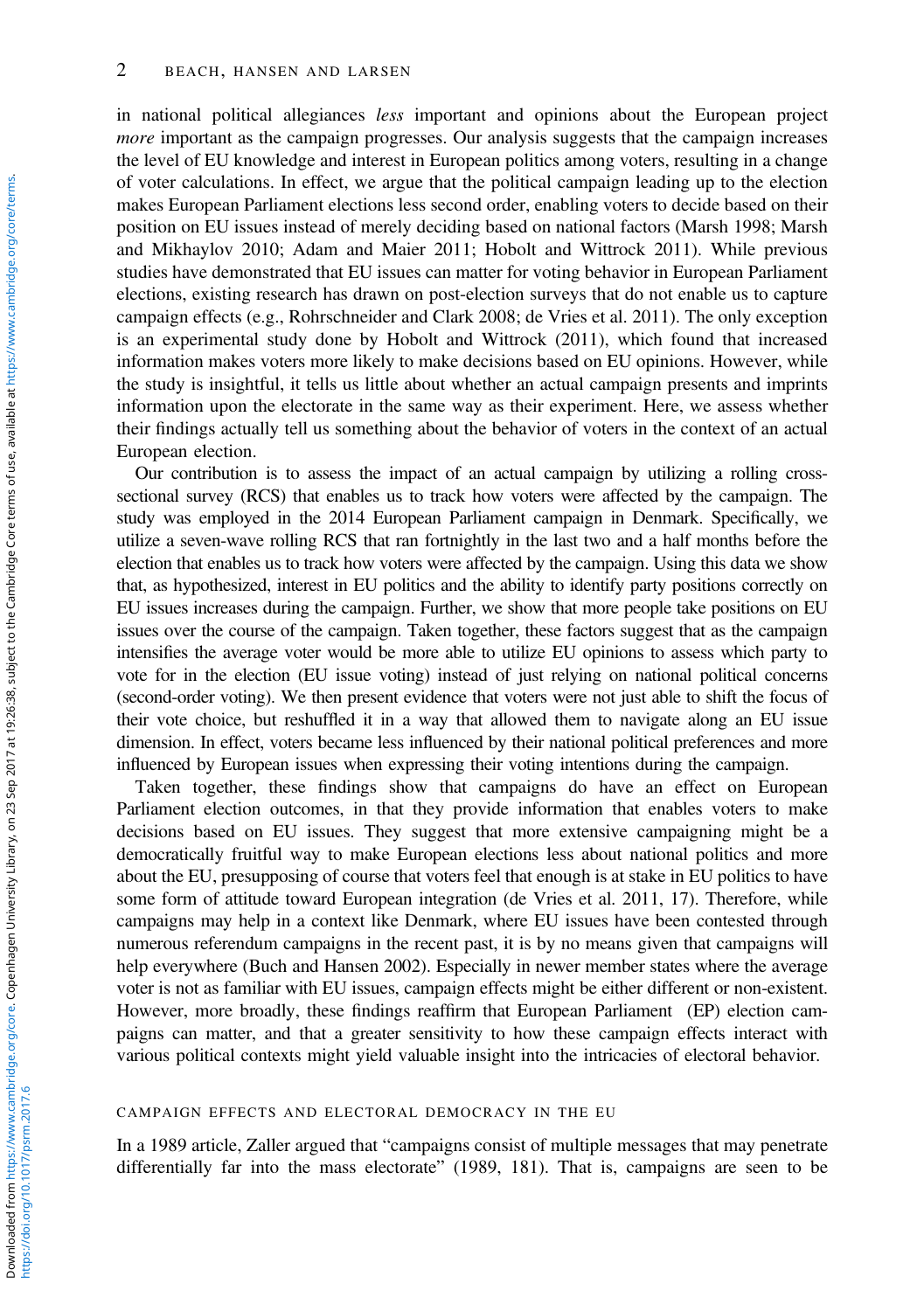equivalent to increased information flows. As described in the introduction of our article, this quote nicely sums up how campaigns matter: they bring new information to an electorate that often has relatively little political information to begin with (Zaller [1992;](#page-17-0) Bartels [2005\)](#page-15-0).

There are three main ways in which increased information can influence voters: (1) it *informs* voters of candidate positions (Hansen and Pedersen [2014](#page-16-0)), (2) it provides voters with opportunities to find their own position (Lenz [2009\)](#page-16-0) and (3) it can prime voter interest on the issues that the information centers on (Krosnick and Kinder [1990\)](#page-16-0). In the context of European Parliament elections, we would expect campaigns, and the information flow that comes with it, will affect voters in a similar manner, which, we argue, will result in issue voting on EU issues. That is, voters will vote for parties that are closest to them on EU issues (Downs [1957](#page-15-0)). In particular, we suggest that voters become less influenced by national factors and more influenced by EU issues as the campaign intensifies (Garry, Marsh and Sinnott [2005;](#page-15-0) de Vries [2010](#page-15-0)).

It is not obvious that this will happen. As such, the single-most important and enduring finding in the literature on the electoral democracy of the EU is the tendency for voters to use *national* political allegiances to guide their vote choice in these *European* elections—the so-called second-order election thesis (Reif and Smith [1980](#page-16-0); Hix and Marsh [2007;](#page-16-0) Hobolt [2007](#page-16-0); Weber 2007; Marsh and Mikhaylov [2010](#page-16-0)), While there is some disagreement about the exact causes and mechanisms of the second-order election thesis, at the core is the argument that when voters feel little is at stake and have little information about the issues, they either abstain from voting (e.g., Hogh and Larsen [2016](#page-16-0)), or if they decide to vote, they merely utilize heuristics drawn from first order, national affairs such as attitudes toward government performance or attitudes to national political issues to either punish unpopular incumbents (strategic voting) or by supporting smaller parties who have few chances in normal, first-order national elections (sincere voting) (Marsh and Mikhaylov [2010;](#page-16-0) Hix and Marsh [2011](#page-16-0); Hobolt and Wittrock [2011](#page-16-0)). Irrespective of the specific mechanisms, the result of the second-order dynamics are the same: when going to the polls in European elections, voters focus on how they feel about national politics rather than how they feel about EU politics; something that has also been documented for Danish voters for European Parliament (EP) elections (Bhatti and Hansen [2014\)](#page-15-0).

What room is there for campaign effects in the second-order model? In their original article that put forward the thesis, Reef and Schmitt ([1980\)](#page-16-0) actually included a section on campaign effects. However, the section primarily focuses on how differences in campaign expenditure might be more important in second-order elections (Reef and Schmitt [1980](#page-16-0), 13–4). We propose another way that campaigns interact with the second-order election model. Specifically, we suggest that if political campaigns increase information *and* interest in EU affairs, this can lead voters to become less second order in their decision-making, resulting in more EU issue voting in European Parliament elections as voters utilize EU attitudes to decide which party to support (de Vries et al. [2011\)](#page-15-0). It is important to note that a necessary precondition for information to result in EU issue voting is the supply of different alternative visions of the EU and European integration by parties in the campaign; if voters are only presented with one-sided, pro-EU information it is not certain that they will be able to effectively match their EU attitudes with the available party choices (see Adam and Maier 2011).

While Hobolt and Wittrock [\(2011\)](#page-16-0) find some evidence of the impact of information upon EU issue voting in laboratory experiments, at present we do not know whether there are campaign effects that actually increase the likelihood of voter decisions being more based on EU attitudes.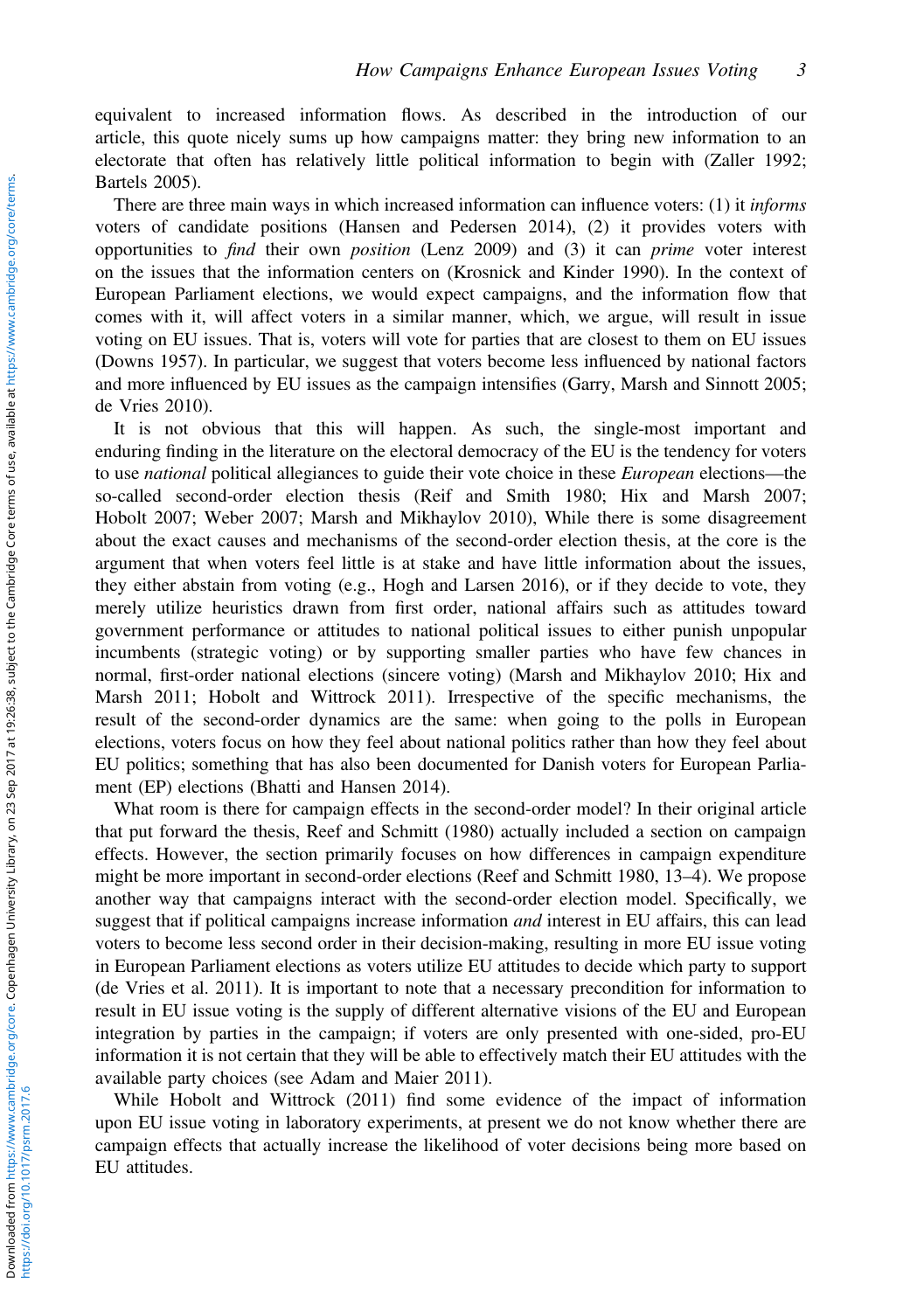<span id="page-3-0"></span>In order to assess whether campaign effects matter for European Parliament elections, we develop the following four hypotheses. The first three deal with the assumptions required for campaign effects to matter.

HYPOTHESIS 1: Voters become more *interested* in EU politics during the campaign.

- HYPOTHESIS 2: Voters become more aware of their own attitudes toward EU politics during the campaign.
- HYPOTHESIS 3: Voters become more knowledgeable about party positions on EU politics during the campaign.

The second and third hypotheses follow obviously from the discussion above, but it might not be apparent why the first one, stipulating that interest in EU increases as the campaign commences, follows from the literature on campaign effects. However, we believe that interest is a measure, albeit imperfect, of the increased engagement with politics which have been identified as a result of campaigns (Hansen and Pedersen [2014](#page-16-0), 305). As such, extant literature has found that being subject to more political information almost inadvertently makes voters more politically engaged (Jung, Kim and de Zúñiga [2011\)](#page-16-0).

These three hypotheses only describe the assumptions necessary for voters to draw on EU attitudes when making voting decisions. In seeking to understand how campaign effects interact with the context of European Parliament elections, the ultimate goal has to be to understand how this increased level of information and knowledge might affect the type(s) of voting behavior that is typical of European Parliamentary elections. Therefore, the potential impact of campaigns on whether EU issue voting or second-order dynamics matter more for voter calculations is investigated through the fourth hypothesis:

HYPOTHESIS 4: More information in the campaign causes voters to rely more on EU attitudes and less on national political attitudes when deciding whom to vote for.

The dynamic of the final hypothesis is similar to the issue ownership hypotheses suggested by Petrocik [\(1996](#page-16-0)), where a campaign's primary impact is on changing the locus of the electorate's decisions. However, unlike Petrocik [\(1996](#page-16-0)), we suggest that the key effect of the campaign in European Parliament elections lies not in which specific issues it makes the electorate emphasize, but instead that the campaign makes voters focus more on EU issues. As second-order elections are characterized by low information (at least with regards to EU issues), low salience and low interest by voters and media, we would expect that campaigns for European Parliament elections would hypothetically have very strong impacts given the low starting levels of interest and information of average voters. Furthermore EU issues often cross-cut domestic party cleavages, e.g., compared with parties' economic left-right position, and as the campaign progresses voters should become aware of this and depart from their party choice in national politics, and to a large extent follow their EU attitudes.



Fig. 1. A process model of the European Parliament campaign effects

https://doi.org/10.1017/psrm.2017.6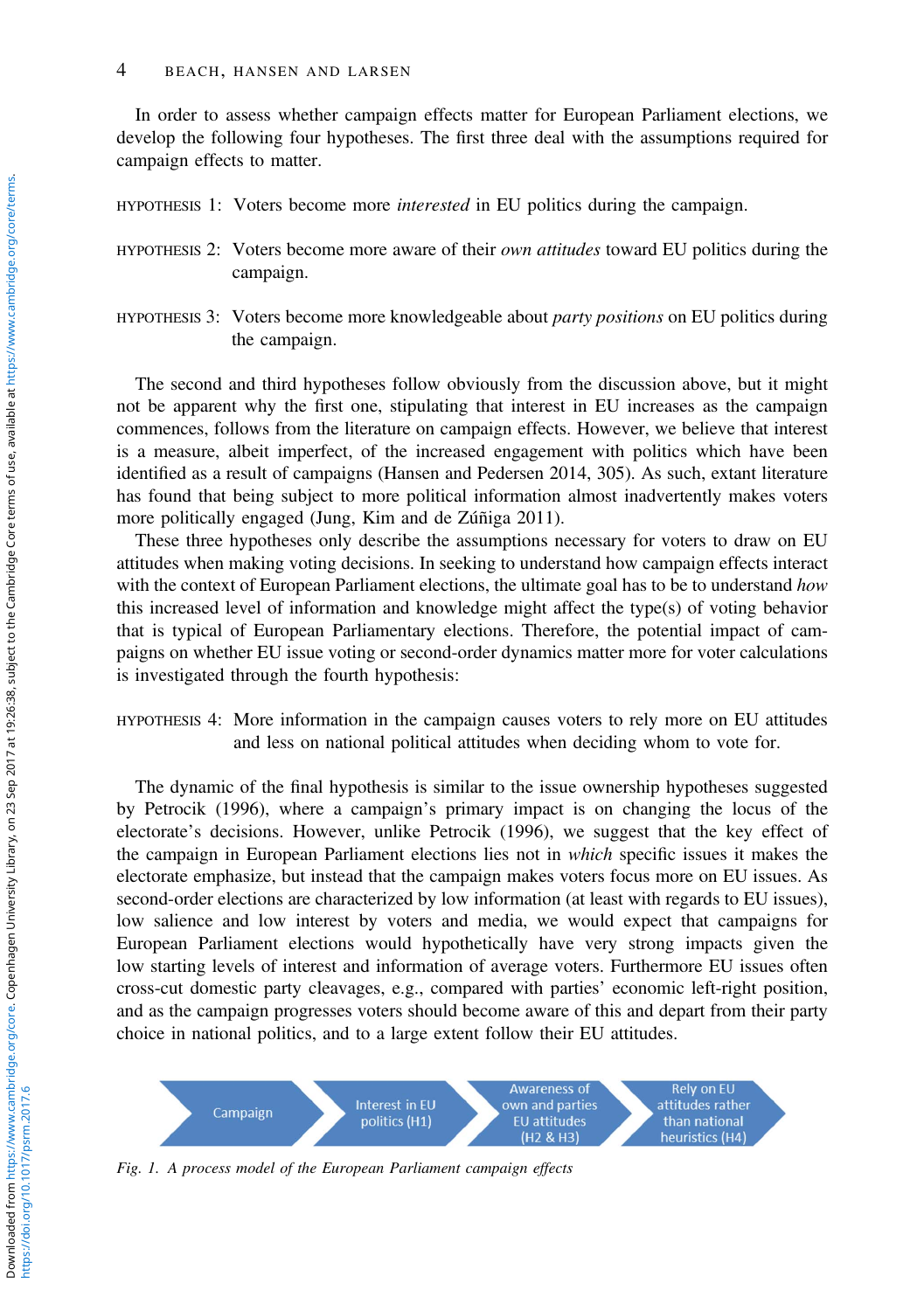[Figure 1](#page-3-0) illustrates the relation between the different hypotheses. When the campaign begins it increases interest in EU issues and the level of information about EU issues. This enables voters to form and become aware of their own attitudes on EU issues, providing voters with the means to evaluate the correspondence between their own EU attitudes and the positions taken by parties. This results in national political allegiances becoming a less essential heuristic when voters attempt to choose which party to vote for. The result of the process is an increase in EU issue voting; a change which is intimately tied to the campaign effects produced by increased information. These different hypotheses constitute a process model of how European Parliament campaigns transform the European electorate. In the remainder of this article, we will try to see whether this model has any correspondence to how voters in Denmark actually responded to the 2014 European Parliament Campaign.

A different way to describe the mechanisms illustrated in [Figure 1](#page-3-0) is through the theory of priming (Iyengar and Kinder [1987\)](#page-16-0). The EU campaign context changes the political agenda from one that focuses primarily on national issues to one that focuses primarily on EU issues. This change in political agenda primes the voters' agenda, making them think more about EU issues than national issues when evaluating the parties running for a seat in the European Parliament. Following this, as expressed in hypothesis four, we initially expect voters to evaluate parties following a national agenda, but as the campaign intensify parties are evaluated more along the lines of their stands on EU issues.

Of course, campaigns might also supply misinformation carried by the self-selective presentation of the candidates (Maurer and Reinmann [2006\)](#page-16-0), and supply information of a more heuristic character (Hansen and Kosiara-Pedersen [2015](#page-16-0)). While we do recognize that such elements are also at play during campaigns, we hypothesize that the processes enhancing EU issues voting is strong enough not to be drowned out by the many other processes effecting attitudes and behaviors during campaigns.

## EMPIRICAL STRATEGY: A ROLLING CROSS SECTION (RCS)

In order to test the hypotheses of our model, we leverage a RCS of 2310 Danish voters conducted in the two and a half months leading up to the 2014 European Parliamentary election, together with a media content analysis.

A RCS interviews cross-sections of voters across a longer period of time. In this case before and during the campaign leading up to the European Parliament elections on May 25, 2014. It is an appropriate design for examining campaign effects, as it enables us to investigate whether voters act differently as the election gets closer. Whereas panel surveys are good at ascertaining the effect of individual-level variables, like knowledge or attitudes, the RCS excels at identifying the effect of different temporal contexts: such as the effect of a campaign (Johnston and Brady [2002\)](#page-16-0). Actually, one might reasonably argue that a RCS is a quasi-experiment, in which people are randomly assigned to different stages of the campaign. Some, who were invited to be interviewed early, have not been exposed to the campaign at all, others, interviewed just before the election, have been exposed to the whole campaign (Brady and Johnston [2006\)](#page-15-0). Even so, there are two challenges to our design, which stem from the fact that it is more like a quasi-experiment, than an actual experiment.

The first is that it might be different kinds of voters who are likely to accept the invitation to participate in the survey at different stages of the campaign. We try to amend this by controlling for some predetermined factors when estimating the effect of the campaign in our analysis.

The second challenge is that we are not able to control for other temporally correlated contextual factors that might influence voters, such as trends in beliefs or other major events that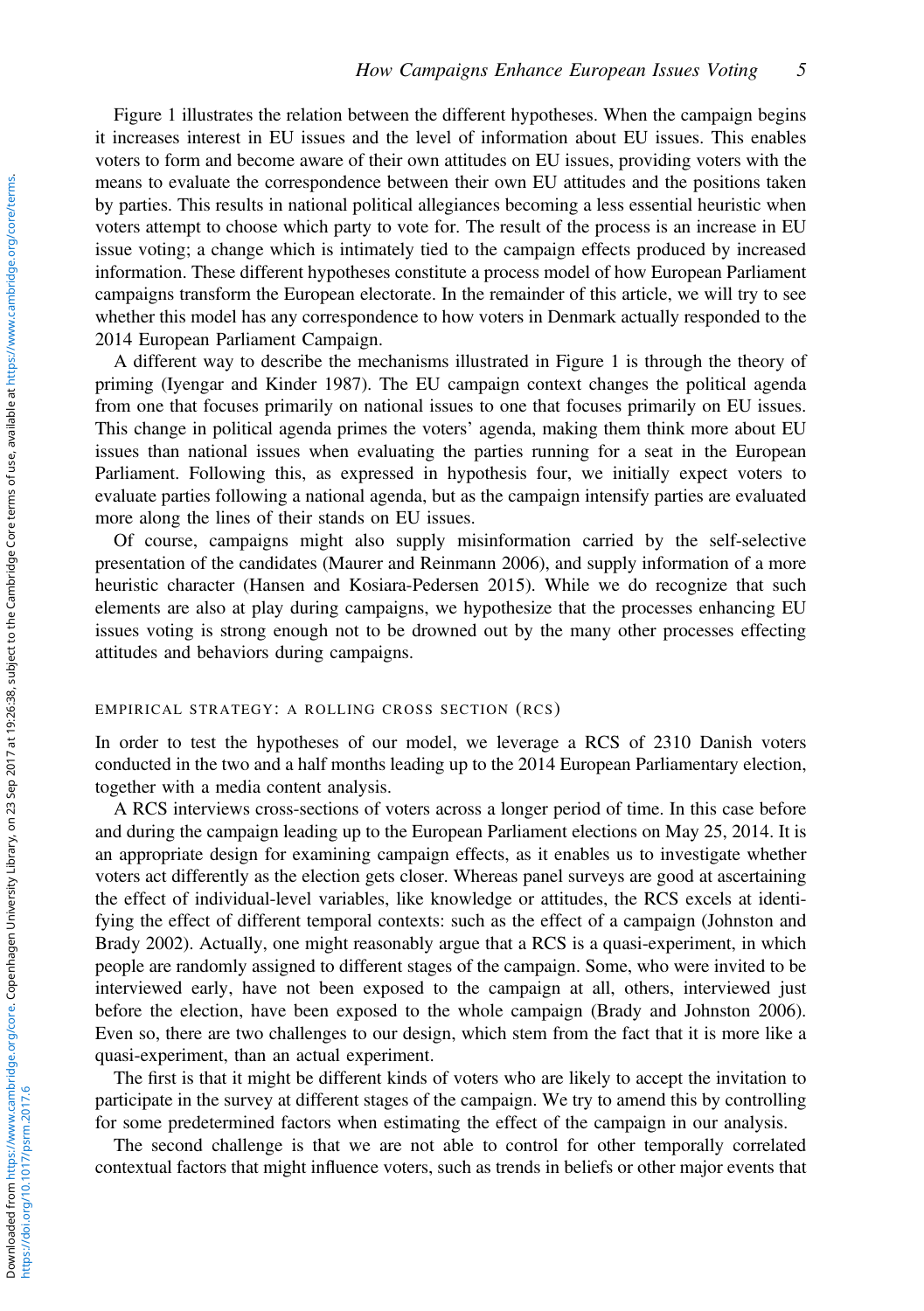### 6 BEACH, HANSEN AND LARSEN

coincide with the campaign. Here there are several potential confounders that we cannot control for. First, a referendum on whether Denmark should join the European Patent Court (EPC) was held at the same time as the European Parliamentary election. However, since the referendum was on a EU issue, it should not interfere with our central hypothesis. Additionally, the EPC issue was little debated in the campaign. In our media content analysis of three major Danish daily newspapers, of the 1237 EU stories that were coded from April 4 until election day (May 25), only 9 percent of the EU stories dealt with the EPC issue.<sup>1</sup>

Second, a personal scandal affecting the leader of the largest opposition party erupted ten days before the election, potentially affecting whether attitudes toward governmental performance resulted in not voting for the sitting government (i.e., the strength of strategic second-order effects could have been impacted). However, the fact that this event happened late in the data collection process works against the key hypothesis suggested above, i.e., that second-order voting should diminish as election day drew closer. As such, if we find a decline it might have been even larger in the absence of this event, leaving us with a conservative test of this hypothesis.

Having detailed the advantages and challenges of using a RCS, we now turn to the details of the survey used in the present study. The survey invited respondents every other week from April 10 until May 22, 2014. In each of the seven waves, between 297 and 329 respondents answered within three days of being invited. Data were collected via a web survey by the polling company Epinion, using an internet panel to recruit respondents.

In the Supplementary Materials Section S1, we describe the sample in more detail, presenting descriptive statistics and comparing the sample on demographic variables to the Danish voting age population. We find that the sample is more highly educated and older than the population as a whole. We do not think this lack of a representative sample will be a substantial threat to inference, however, since we rely on the fact that it was random when panelists were invited to participate in our survey. As such, even though the education of the average participant in the internet panel is higher than that of the Danish electorate, we can still identify the effect of campaigns by comparing the random sample drawn from this panel in the first few waves, with the random sample drawn from the same panel in the final few waves. A concern that one might have though is that any identified effect for the older and more educated sample will be much smaller in the younger less educated population. However, since the campaign effects we investigate in the present article concern, among other things, interest, information and knowledge, it seems more likely that effects will actually be *smaller* for respondents who are more highly educated. As such, highly educated respondents are already likely to be interested, informed and knowledgeable about the EU at the start of the campaign.

#### MEASUREMENT

In Hypothesis 1, we propose that voters become relatively more interested in EU politics during the campaign. To measure interest we looked at voters answer to the question "How interested are you in European politics?." Answers were given on a five-point scale going from "Not at all interested," to "Very Interested." The scale was subsequently recoded to go from 0 to 100.

In Hypothesis 2, we proposed that increased levels of information enable voters to better evaluate their own attitudes toward European integration. To measure this we use the frequency of

https://doi.org/10.1017/psrm.2017.6

<sup>1</sup> Our project developed a content analysis codebook that was based on the 2009 European Election Survey ([www.piredeu.eu\)](www.piredeu.eu). Three major Danish daily newspapers were coded by three coders based at the University of Aarhus, Denmark. The project both coded all stories on the front page and a randomly selected page (that excludes culture, sport, entertainment and other non-relevant sections of the newspapers), and all EU stories in the whole newspaper.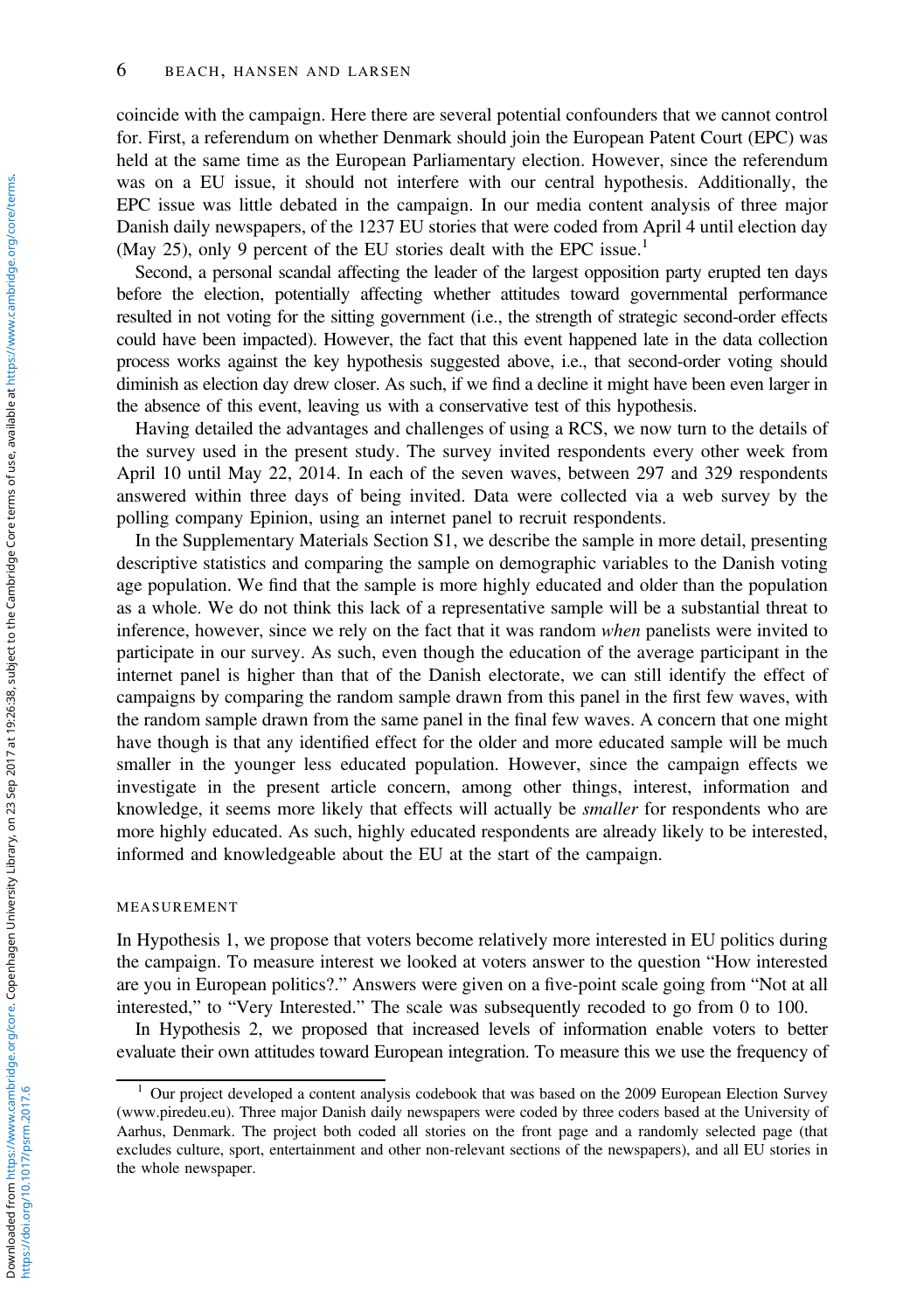"don't know" answers voters gave to EU attitude questions. This is a typical measure of being informed about own attitudes (e.g., Lassen [2005\)](#page-16-0), but of course it is a relatively crude proxy. In the specific measure we used five different items.<sup>2</sup> The items were on the respondents' identification with the EU, on specific EU policies and on the consequences of these policies.<sup>3</sup> Further, the items chosen for the index were among those debated in the campaign, such as the EPC issue and so-called welfare tourism. The measure of how informed a respondent is corresponds to the fraction of these questions in which the respondent did not give a "don't know" answer.

In Hypothesis 3, we proposed that increased information enables voters to better assess party positions on EU issues. To measure this we looked at the percentage of voters who could correctly recall what position the three largest Danish parties took toward joining the EPC in the parallel referendum. In particular, we asked voters "What do you believe party  $x$  recommend that the Danes vote in the referendum on the European Patent Court?" Voters could respond with a yes, no or don't know. From this we constructed a four-point knowledge scale which we recoded to go between 0 and 100, 0 meaning that the voter did not know any party positions and 100 meaning that the voter knew all the party positions.

It would be ideal to track knowledge of party positions on several different EU-related issues, however, the survey only included positions on the EPC referendum and the correct identification of party endorsements for Commission president. Given that the issue of Commission president candidate endorsements was not discussed in the public debates in Denmark (in contrast to countries like Germany), we do not believe it is a very good proxy for voter knowledge of party positions on EU issues.4 Given that there were no major splits within parties on the issue, and since the positions taken by the parties on the EPC nicely track party positions toward EU integration more generally, it is a reasonable proxy for voter knowledge of the party's issue positions.

The fourth hypothesis suggested that voters would rely more on attitudes toward EU issues when deciding whom to vote for and less on national allegiances. In order to test this hypothesis we will first look at whether voter propensity to support a national political entity in the European Parliament, specifically the two parties in government, will be based less on their beliefs about the national political entity as the campaign progresses. To measure support for the parties in government we asked voters who they intended to vote for in the European Parliament elections, creating a dummy indicating whether respondent's intended to vote for the two parties in government. To measure respondent's beliefs about the government we asked "How do you feel the Danish government is doing?," with answers recorded on a five-point scale going from "Very bad" to "Very good."<sup>5</sup> We will also look at whether voters propensity to support pro-EU parties is based more on the respondent's own position on EU integration. We measure support for pro-EU parties by examining whether voters intended to vote for a party which was pro-EU

<sup>&</sup>lt;sup>2</sup> The five questions were: do you agree or disagree with the following statements: (1) "I feel like an EU citizen," (2) "the EU has made Europe more secure and peaceful," (3) "Joining the EPC will help Denmark gain influence in the EU cooperation," (4) "If we do not join the EPC Denmark will have less influence in the EU" and (5) "Is it positive or negative, that EU have allowed EU-citizens, working in another EU-country, the opportunity to get welfare benefits in this country?."<br><sup>3</sup> Respondents were not able to refuse answering the questions. We also checked for straight-lining, that is

respondents checking the same box across all questions (i.e., disagreeing completely with everything). However, we found that only 14 respondents did this, a number so small that it can be ignored without any threat to inference. <sup>4</sup> The RCS found very few respondents able to correctly identify the candidate endorsements of four major

parties (8.9 percent of voters).<br><sup>5</sup> Governmental approval is often how second-order effects are measured (e.g., de Vries et al. [2011](#page-15-0)). An

alternative operationalization is to measure the correspondence on a left-right scale of national issues between voter self-placement and the party they voted for in the last election. However, such a measure was not included in the survey.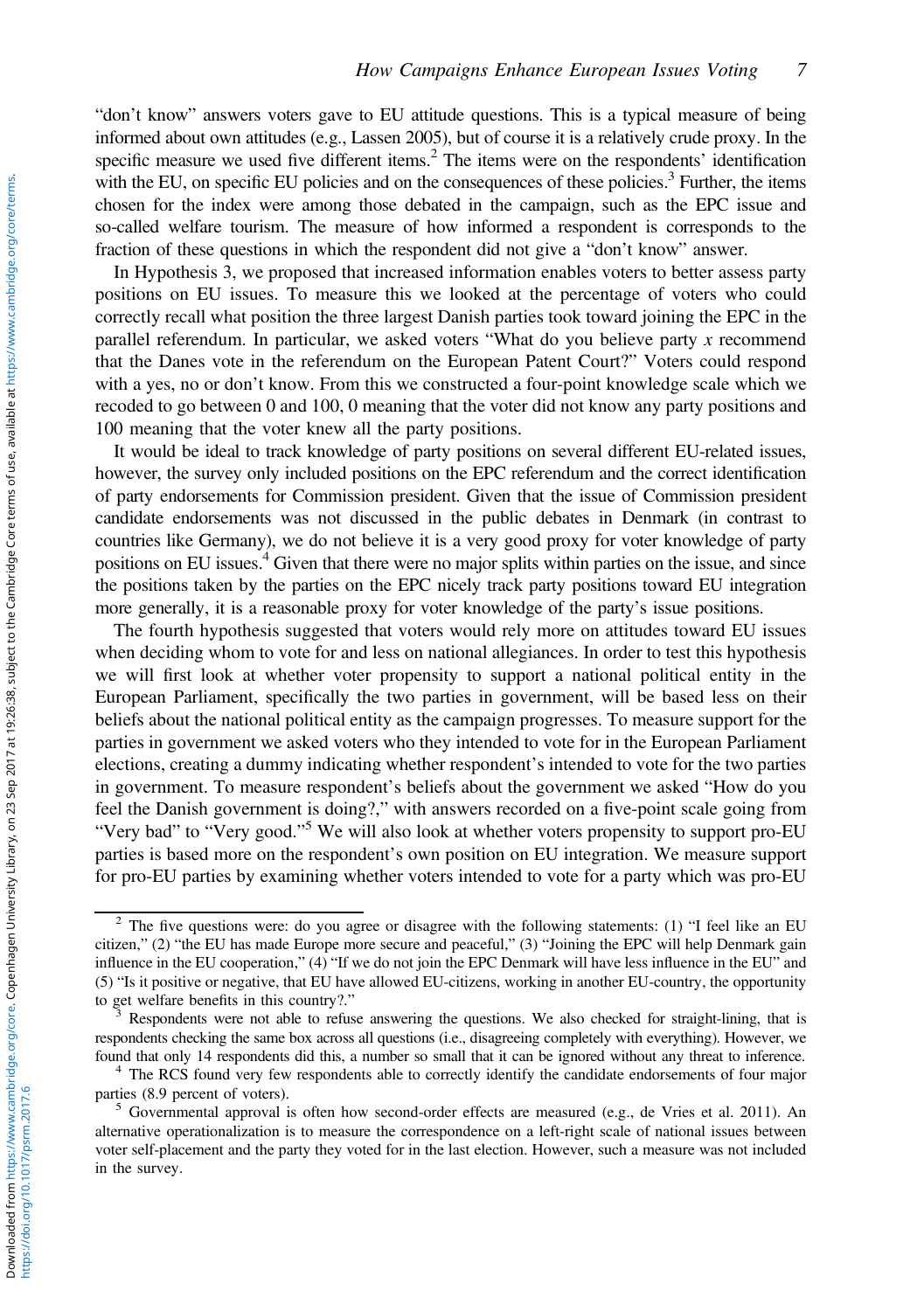

Fig. 2. Percentage of newspaper stories dealing with EU across campaign Note: Percentage calculated from media content analysis (DKOPT project), coded from a daily randomly selected page in three different large national newspapers in Denmark (Jyllands-Posten, Politiken, BT), total number of stories  $=$  2248, EU stories  $=$  1237.

in the European Parliament election.<sup>6</sup> We measure the EU attitudes of respondent's by transforming the answers to two questions about European integration into a pro-integration attitude scale ( $\alpha = 0.77$ ) going from 0 (opposes integration) to 1 (supports integration).<sup>7</sup> This is naturally a simplification, given that voter attitudes toward the EU typically are multidimensional.<sup>8</sup>

In addition to these variables we also use standard socio-demographic controls such as age, gender, education, general interest in politics, vote at last national parliamentary election as well as ideology (measured on scale from 0 "Very left-wing" to 10 "Very right-wing") and perceptions of the national economy (measured on a scale from 1 "A lot worse than last year" to 5 "A lot better than last year").

### RESULTS

As the first hypothesis deals with the impact of increased information flows resulting from the campaign, we first discuss the extent to which there was an increase of information about the EU in the weeks prior to the EP election, and whether alternative visions were presented by parties. Figure 2 illustrates the percentage of stories from three major Danish daily newspapers that dealt with EU affairs.<sup>9</sup> The increased information flow can be clearly seen in the increase in

<sup>6</sup> Anti-Europe parties were identified as parties scoring below 0 on the EU-vox pro-Europe scale. In the present case this means that the Danish People's party, the People's movement against the EU and the Liberal Alliance was coded as anti-EU.<br><sup>7</sup> The two questions were: (1) "Do you think Denmark has had more advantages or disadvantages as a result

of its membership of the EU," with answers given on a five-point scale from "More disadvantages" to "More advantages." (2) "Which of the following statements about the EU do you agree with the most?," with five ordinal ordered statements ranging from "Denmark should leave the EU" to "EU should become a United States

 $<sup>8</sup>$  Using our post-election survey, three distinct attitude dimensions show up in an exploratory factor analysis.</sup> The factor analysis using principal component analysis investigated 12 items from the DKOPT post-election survey. Two distinct dimensions were found to have eigenvalues  $>1$ . The dimensions were: (1) general EU attitudes, and (2) perceptions of the EU being a threat to Denmark.<br><sup>9</sup> The percentage of stories is captured by tabulating totals for front page articles and a randomly selected

page (that excludes culture, sport, entertainment and other non-relevant sections of the newspapers). A similar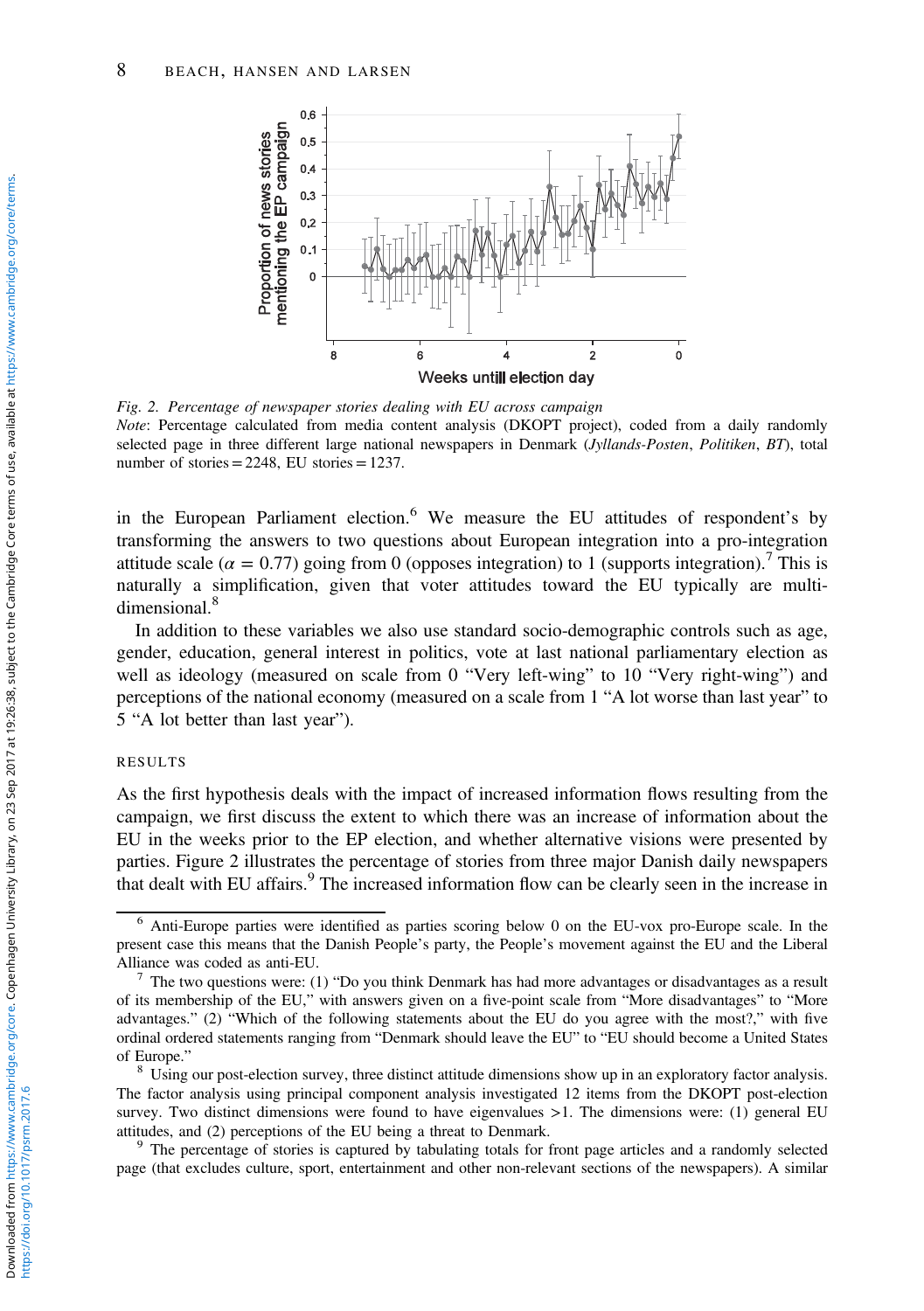

Fig. 3. Interest in EU issues across the campaign with 90 pct. confidence intervals Note:  $n = 2310$ .

the number of stories dealing with the EU in the Danish press in the weeks prior to the EP election. Whereas less than 10 percent of stories dealt with the EU campaign in the first weeks of the campaign, in the last four weeks the number kept rising, culminating in almost 50 percent of stories dealing with EU matters in the final week of the campaign.10 Given that media attention to the campaign climaxed in the last week, we would expect the campaign effects on information, interest and knowledge to be strongest in the final survey wave, which was conducted in the final week of the campaign. National parties and Danish Members of the European Parliament (MEP) candidates were especially active in the media, with about 40 percent of all EU stories having either the government or national parties as the primary actor, and 24 percent dealing with Danish MEP's as the primary actor.

Did these stories include both pro- and anti-integration messages? To gauge this we took a closer look at the stories in which the parties and the government were mentioned. We found that in these stories parties representing both pro- and anti-EU attitudes were part of the media coverage. In particular, about 45 percent of the sampled stories mentioned pro-EU parties, 30 percent anti-EU parties and the last 25 percent mentioned the government.

The first hypothesis proposed that voter interest in EU politics increased during the campaign. To investigate this we looked at how voters assessed their own interest in European politics across the campaign. As can be seen from Figure 3, interest goes up to 4 points on the 100-point scale from about 62 to about 66 during the campaign, which is about one-fourth of a standard deviation. Along with the time-specific means, we plot 90 percent confidence intervals.

To test whether these differences are actually due to the campaign and not temporal heterogeneity in recruitment to the survey, we estimate an ordinary least squares (OLS) regression using the interest scale as the dependent variable. As independent variables we use dummies for the six survey waves leading up to the election, the first wave serving as a reference category, along with education, age, gender and party preferences at the last national parliamentary elections as controls. In addition to these controls, which will be used below as

<sup>(</sup>F'note continued)

percentage of EU stories was found in the content analysis of the main television news program of the main public service station in Denmark (the Danish Broadcasting Company).<br><sup>10</sup> In all, 35 percent of the stories were focused solely on the EP elections. However, most of the other EU-

related stories dealt with particularly salient issues that were being debated in the Danish EP election campaign (e.g., free movement and access to welfare benefits for EU citizens).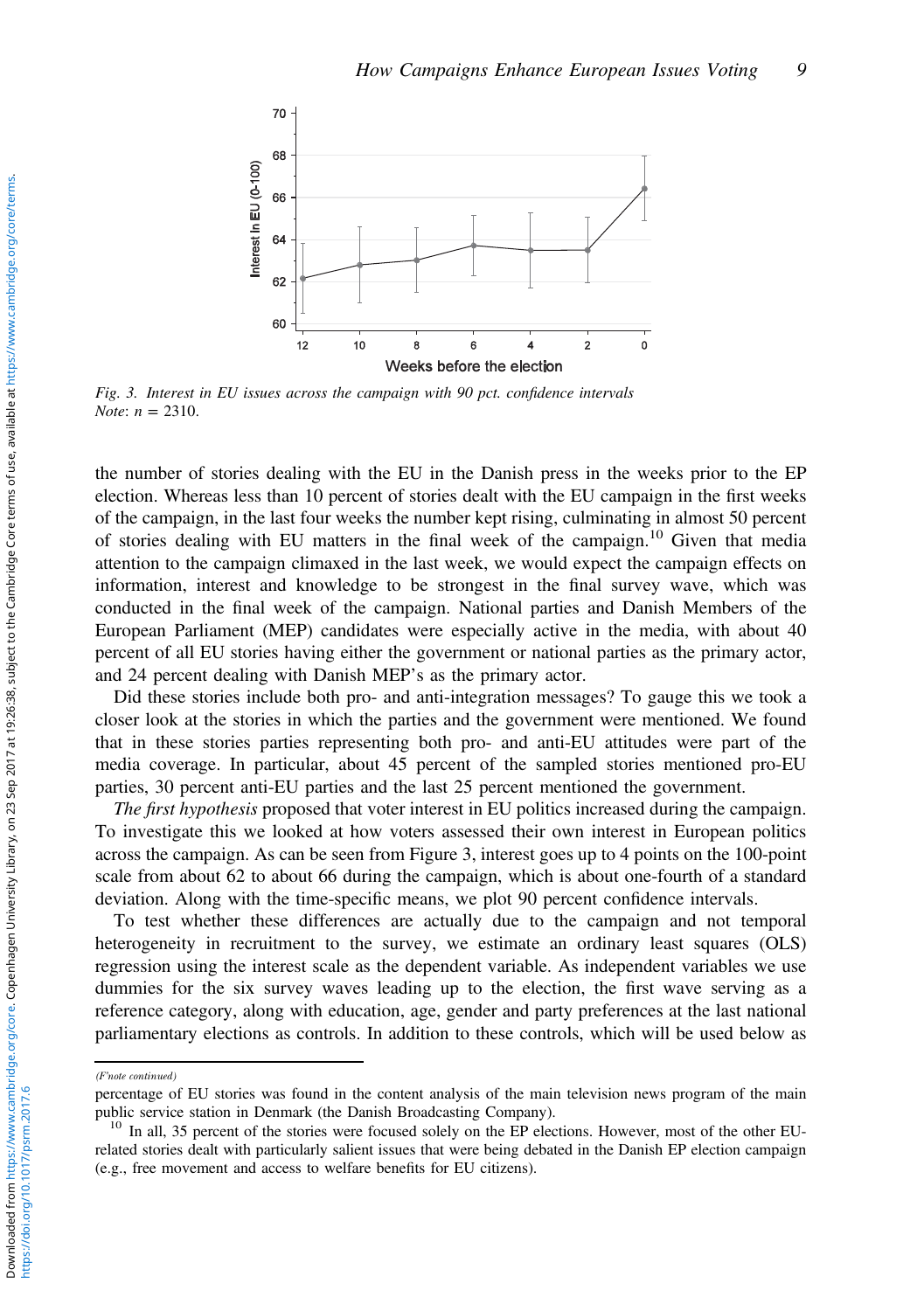|                                      | Interest in EU Politics | Informed             | Knowledge: Patent Court |
|--------------------------------------|-------------------------|----------------------|-------------------------|
| 0 weeks out                          | $2.88*$                 | $4.91*$              | $12.37*$                |
|                                      | (1.38)                  | (1.28)               | (2.94)                  |
| 2 weeks out                          | $-0.14$                 | $2.88^{^{\circ}}$    | $5.77^{+}$              |
|                                      | (1.39)                  | (1.41)               | (3.18)                  |
| 4 weeks out                          | $-0.94$                 | 1.52                 | $6.53^{\degree}$        |
|                                      | (1.49)                  | (1.39)               | (3.06)                  |
| 6 weeks out                          | 1.80                    | 0.84                 | 1.20                    |
|                                      | (1.34)                  | (1.38)               | (3.06)                  |
| 8 weeks out                          | 0.22                    | 2.17                 | 3.72                    |
|                                      | (1.37)                  | (1.37)               | (2.99)                  |
| 10 weeks out (ref: 12 weeks out)     | 0.75                    | $-1.54$              | $-1.24$                 |
|                                      | (1.52)                  | (1.51)               | (3.24)                  |
| High school (ref: compulsory school) | 0.59                    | 0.26                 | $10.50^{^{\circ}}$      |
|                                      | (1.85)                  | (2.11)               | (4.50)                  |
| Vocational high school               | 1.56                    | 2.72                 | 14.71                   |
|                                      | (2.23)                  | (2.43)               | (5.02)                  |
| Vocational school                    | $-0.89$                 | 0.96                 | $7.29^{^{\circ}}$       |
|                                      | (1.44)                  | (1.49)               | (3.22)                  |
| Shorter tertiary education           | 0.87                    | $3.90^{\degree}$     | $11.30^{\degree}$       |
|                                      | (1.61)                  | (1.63)               | (3.59)                  |
| Tertiary education                   | $-0.42$                 | $2.79^{^{\circ}}$    | $14.29$ <sup>*</sup>    |
|                                      | (1.35)                  | (1.37)               | (3.03)                  |
| Longer tertiary education            | 2.41                    | $5.08^{\degree}$     | 18.29 <sup>"</sup>      |
|                                      | (1.50)                  | (1.46)               | (3.33)                  |
| Age (years)                          | $0.10^{\circ}$          | $0.15^{\degree}$     | $0.26^{\circ}$          |
|                                      | (0.03)                  | (0.03)               | (0.06)                  |
| Female (ref: male)                   | $-1.05$                 | $-6.89$ <sup>*</sup> | $-14.07$ <sup>*</sup>   |
|                                      | (0.80)                  | (0.74)               | (1.69)                  |
| Observation                          | 2,310                   | 2,310                | 1,706                   |
| $R^2$                                | 0.54                    | 0.13                 | 0.15                    |
| <b>RMSE</b>                          | 17.79                   | 17.62                | 33.69                   |

<span id="page-9-0"></span>TABLE 1 Campaign Effects on Interest, Information and Knowledge

Note: Ordinary least squares regression. Robust standard errors in parentheses. All models include party-fixed effects based on who voters supported in the last national parliamentary election. The model in column one also includes a control for general political interest, not shown.

 $RMSE = root$  mean square error.

 $p$  < 0.1, \*p < 0.05.

well, we included voters general interest in politics as a control in order to make sure that the European Parliament campaign had an effect on interest in European politics rather than just interest in general. The model's estimates are presented in the first column of Table 1. These reveal that interest does go slightly up and down, but then increases in the last two weeks before the election; ending about 3 points higher in the last week compared with the first week; a difference which is significant at the 5 percent level. The fact that the interest does not change substantially until the final week, tracks nicely with the fact that the media coverage increased sharply in this week. Taken together, this suggests that interest in European politics did increase during the campaign, lending support to Hypothesis 1.

The second hypothesis proposed that voters utilized the increased attention to develop their own positions toward EU integration. To investigate this we looked at whether voters reported having an opinion (i.e., did not answer "don't know") to five questions about EU politics. [Figure 4](#page-10-0) plots the average percentage of actual answers on these EU-related questions. The figure shows the average percent of answers rising from about 89 percent in the beginning of the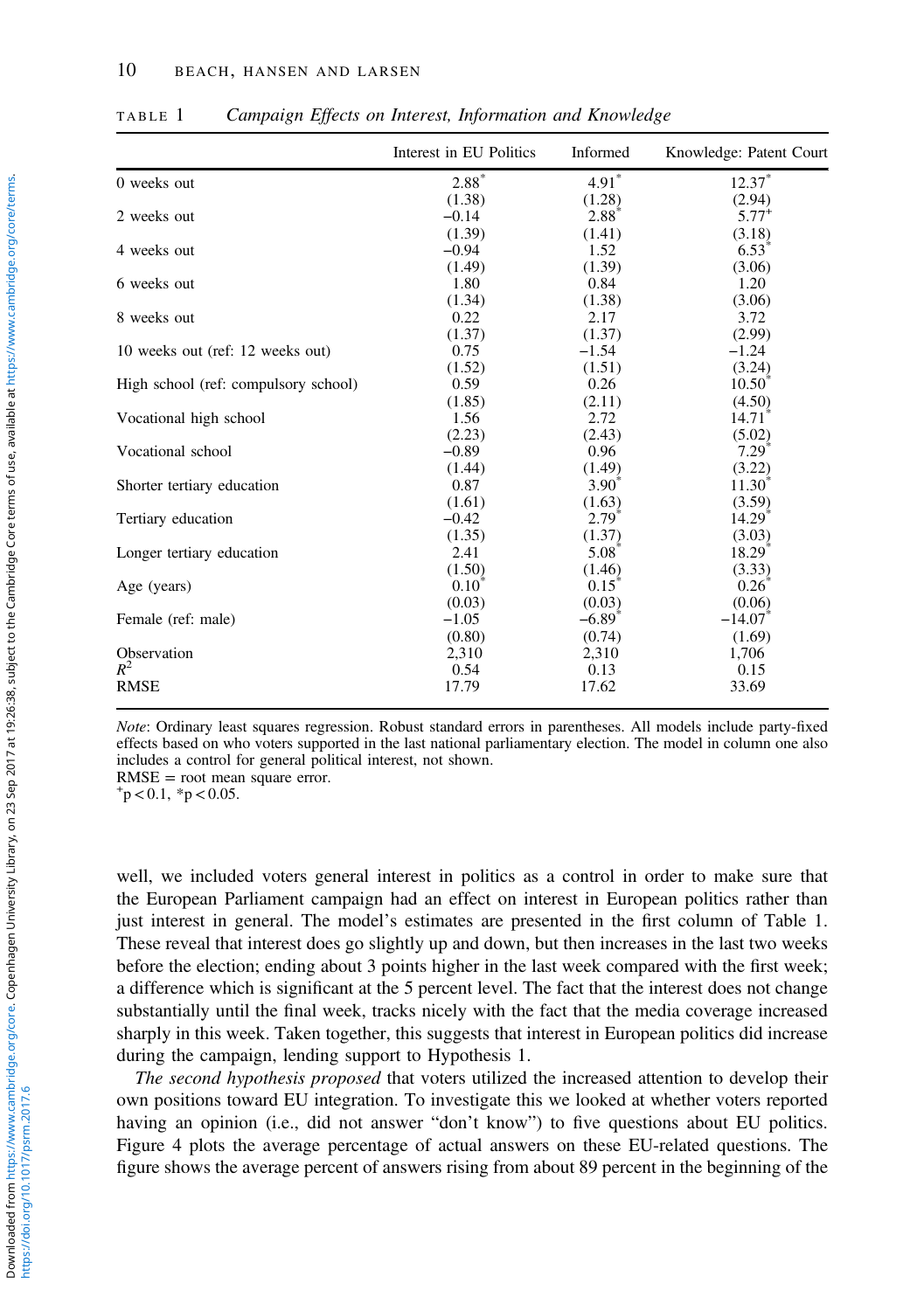<span id="page-10-0"></span>

Fig. 4. Percentage of voters that were able to report their EU attitudes with 90 pct. confidence intervals *Note:*  $n = 2310$ .



Fig. 5. Percentage able to correctly identify party positions on EU issues with 90 pct. confidence intervals *Note:*  $n = 1706$ .

campaign to 94 percent in the end of the campaign; an increase which is about a third of a standard deviation.

To look at this effect in more detail we estimate an OLS regression of the fraction informed including the same controls as above (except the general interest measure). The estimates are presented in the second column of [Table 1.](#page-9-0) As can be seen from these estimates, the percentage that were certain of their EU attitudes increased about 3 percentage points from 12 weeks before the election until two weeks out, and then another 2 percentage points in the following two weeks. The difference is statistically significant. As such, there is evidence that voters became more informed during the campaign, in the sense that more people felt like they were able to answer more questions about EU politics.

The third hypothesis proposed that voters' knowledge of the positions of parties on EU politics would increase as a consequence of the campaign. To examine whether this was the case, we look at how much voters knew about party positions on joining the EPC.<sup>11</sup> Figure 5 plots average knowledge of the three largest parties' position on the issue across the 14 weeks the RCS was conducted. As can be seen from Figure 5, knowledge of the parties position

 $11$  Note that the EPC issue was secondary in the debate, but it is the best "knowledge" of position question in the survey.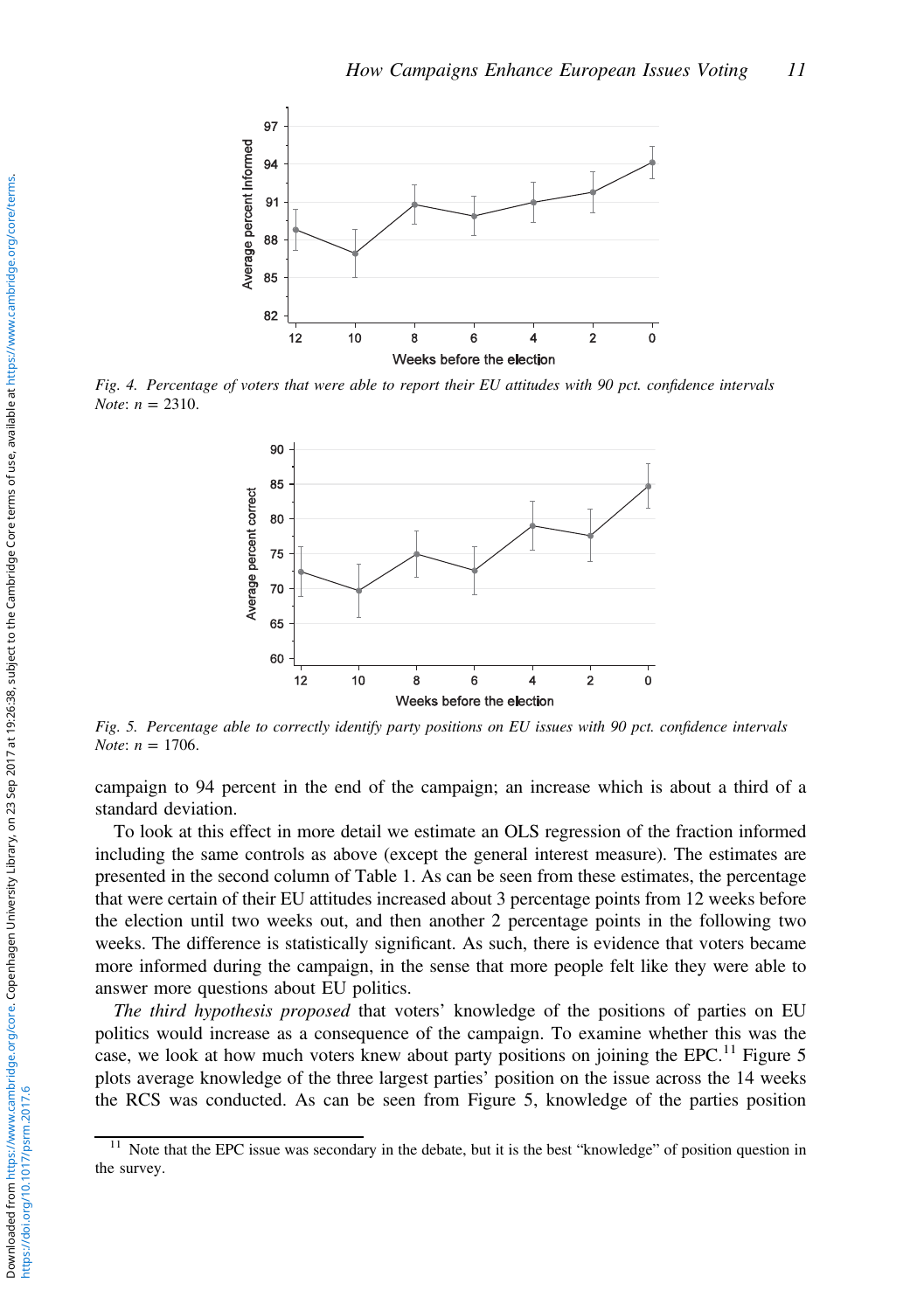increases from about 72 percent 12 weeks before the election to about 85 percent in the week of the election.

Like we did above, we estimate an OLS regression using the knowledge question as the dependent variable, with the same controls as used in the previous models. The estimates of this model are featured in the third column of [Table 1](#page-9-0). [Table 1](#page-9-0) reveals a statistically significant difference across the campaign even after controlling for the other factors. Specifically, knowledge seems to increase about 6 percentage points from the 12th week until the 4th week before the election, and then increased an extra 6 percentage points in the last weeks of the campaign. The differences are statistically significant. In summary, the campaign increased voters knowledge of parties position on an EU-related issue.

In the fourth hypothesis, we suggested that as the campaign intensified voters relied less on national political allegiances and more on their attitudes toward the EU when contemplating whom to vote for. We test this hypothesis by investigating whether the correlation between attitudes toward a national political entity, the government and voting behavior decrease across the campaign and whether the correlation between attitudes toward European integration and voting behavior increase. Specifically, we estimate two different logistic regressions. One of the regressions predicts the probability of voting for one of the two parties in government using an interaction between voters pro-government attitudes and weeks until the election. The other logistic regression predicts the probability of voting for a pro-EU party using an interaction between voters pro-integration attitudes and weeks until the election. Using these interactions, we can assess whether one's attitudes towards the government (national political entity) matters less in deciding whether to vote for a governing party at the EP election as the campaign unfolds, and whether one's attitudes toward European integration matters more in deciding whether to voter for a pro-EU party at the EP election.

Turning to modeling, we know that evaluating interactions in non-linear models is a complicated affair. Accordingly, we decided to simply use weeks until the elections as a continuous variable rather than including it in a dummy form as above. This leaves us with only one interaction term instead of six (one for each potential dummy).<sup>12</sup> Since we are no longer only interested in the effect of time, but on the interaction between time and attitude positions, it is important to specify our models carefully to minimize issues related to the endogeneity of issue positions. Although issues relating to endogeneity are less severe because we look at changes in the weight voters put on these issue positions across time, we need to be reasonably sure that the changes we see in these "weights" do not reflect changes in the importance of other factors such as party identification or ideology. We address this by employing a host of different controls. First, we include a set of socio-demographic variables; age, gender and education. Second, we included variables measuring general valence and position issues; national economic perceptions and ideology. Ideology was also included as a square term in order to allow for a curvilinear relationship with voting. As such, the ideological profile of government and pro-EU parties in Denmark is usually centrist (Buch and Hansen [2002](#page-15-0)), making it likely that those in the middle range of the scale are most likely to vote for the party and those who a very left wing or very right wing are less likely to vote for these parties. Finally, a proxy for partisanship was included that asks whether the respondent voted for a governing or a pro-EU party at the last national election.

<sup>&</sup>lt;sup>12</sup> The consequences of this is hard to determine. While it increases estimation efficiency by leaving fewer coefficients to estimate, it does put a linear restriction on the nature of the campaign affect. As such, if the effect is not linear, we might miss it. However, given the complexity and inefficiency in estimation the dummy method would induce, we believe that imposing linearity on the campaign effect is preferable.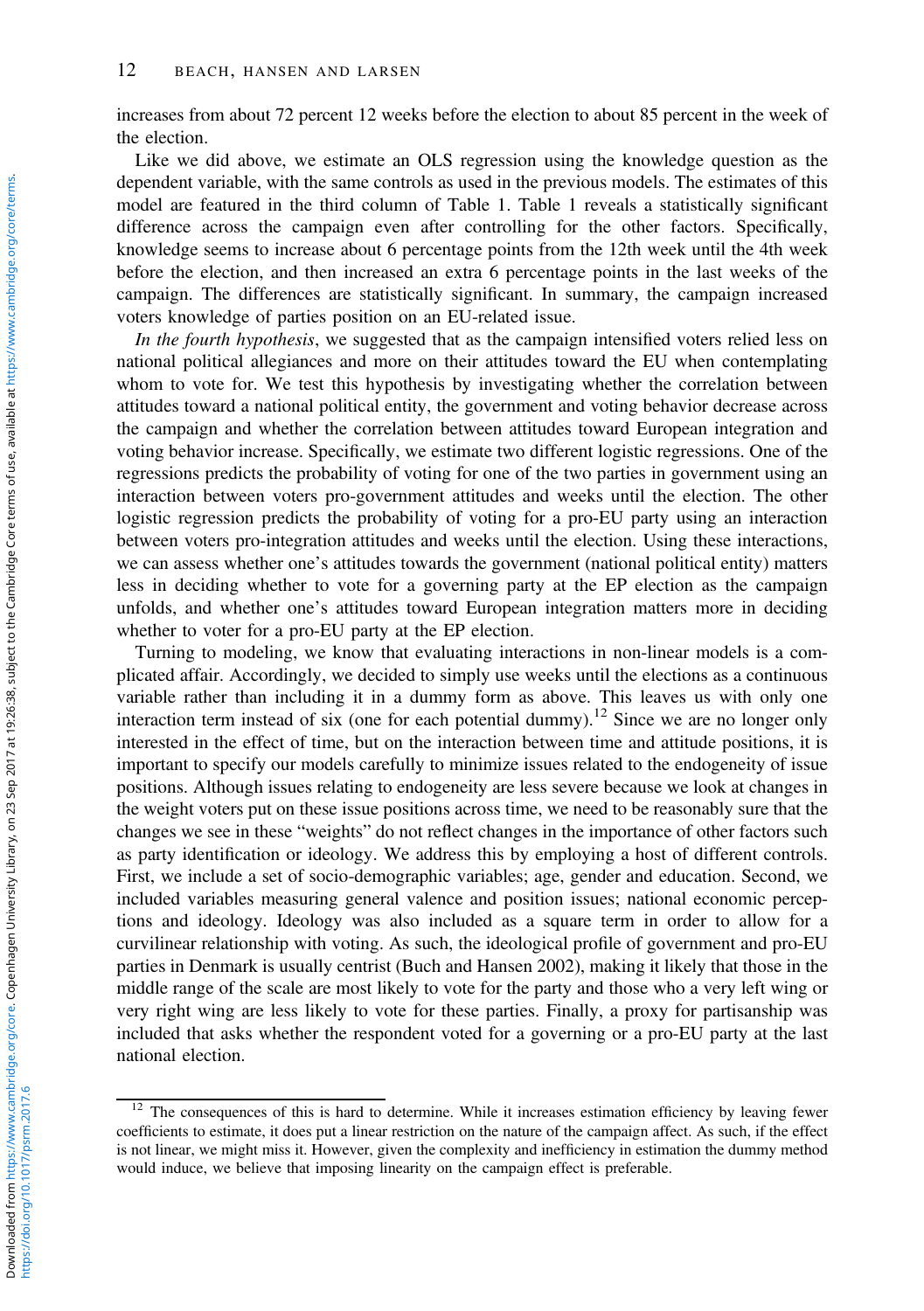| Probability of Voting For                        | Government          | Pro-EU Voters        |
|--------------------------------------------------|---------------------|----------------------|
| Time in weeks                                    | $0.13*$             | $-0.11$ <sup>*</sup> |
|                                                  | (0.06)              | (0.04)               |
| Pro-government attitude                          | $0.52^{\degree}$    | $0.18$ <sup>*</sup>  |
|                                                  | (0.08)              | (0.03)               |
| Pro-integration attitude                         | $0.38^{\circ}$      | $0.56^{\circ}$       |
|                                                  | (0.05)              | (0.06)               |
| Time in weeks $\times$ pro-government            | $-0.03^{\degree}$   |                      |
|                                                  | (0.01)              |                      |
| Time in weeks $\times$ pro-integration           |                     | 0.02                 |
|                                                  |                     | (0.01)               |
| National economic perceptions                    | 0.17                | 0.09                 |
|                                                  | (0.52)              | (0.37)               |
| Ideology                                         | 0.51                | 0.07                 |
|                                                  | (0.12)              | (0.08)               |
| $Ideology \times ideology$                       | $-0.10^{\circ}$     | $-0.01$              |
|                                                  | (0.02)              | (0.01)               |
| High school (ref: compulsory school)             | $1.23$ <sup>*</sup> | $-0.24$              |
|                                                  | (0.50)              | (0.37)               |
| Vocational high school                           | 0.22                | $-0.47$              |
|                                                  | (0.61)              | (0.43)               |
| Vocational school                                | 0.39                | 0.11                 |
|                                                  | (0.39)              | (0.25)               |
| Shorter tertiary education                       | 0.15                | 0.21                 |
|                                                  | (0.45)              | (0.30)               |
| Tertiary education                               | 0.14                | 0.04                 |
|                                                  | (0.37)              | (0.24)               |
| Longer tertiary education                        | 0.50                | 0.20                 |
|                                                  | (0.40)              | (0.28)               |
| Voted for government at last national election   | $2.97$ <sup>*</sup> | $1.14$ <sup>*</sup>  |
|                                                  | (0.26)              | (0.21)               |
| Voted for pro-EU party at last national election | $-0.03$             | $-0.23$              |
|                                                  | (0.28)              | (0.17)               |
| Age (years)                                      | 0.01                | $-0.00$              |
|                                                  | (0.01)              | (0.01)               |
| Female (ref: male)                               | $-0.67$             | $-0.81^{\circ}$      |
|                                                  | (0.20)              | (0.15)               |
| Observation                                      | 1469                | 1534                 |
| Pseudo $R^2$                                     | 0.56                | 0.38                 |
| Log likelihood                                   | $-379$              | $-643$               |

<span id="page-12-0"></span>TABLE 2 The Degree to Which EU Attitudes and National Politics Matter for Voters

*Note:* Logit coefficients with standard errors in parentheses,  $\frac{*p}{0.05}$ .

The estimates of the logistic regression are presented in Table 2. [Figure 6](#page-13-0) derives the average marginal effect of pro-government and pro-integration attitudes across the seven survey waves. As can be seen from [Figure 6,](#page-13-0) the effect of pro-integration attitudes increases during the campaign (i.e., effect of attitudes as change in predicted probabilities). Twelve weeks before the election the result of moving one-tenth of the pro-integration scale increase the probability of voting for a pro-EU party with about 7 percentage points. In the election week it is just shy of 10 percentage points. In line with Hypothesis 4, EU attitudes thus seem to become a more important predictor of vote choice as the campaign intensifies.

Turning to the effect of pro-government attitudes they seem to play a smaller role as election day draws closer. Twelve weeks out the result of moving one-tenth of the pro-government scale increases the probability of reporting a vote for a government party of about 4 percentage points. In the week leading up to the election, the effect drops to about 1 percentage points.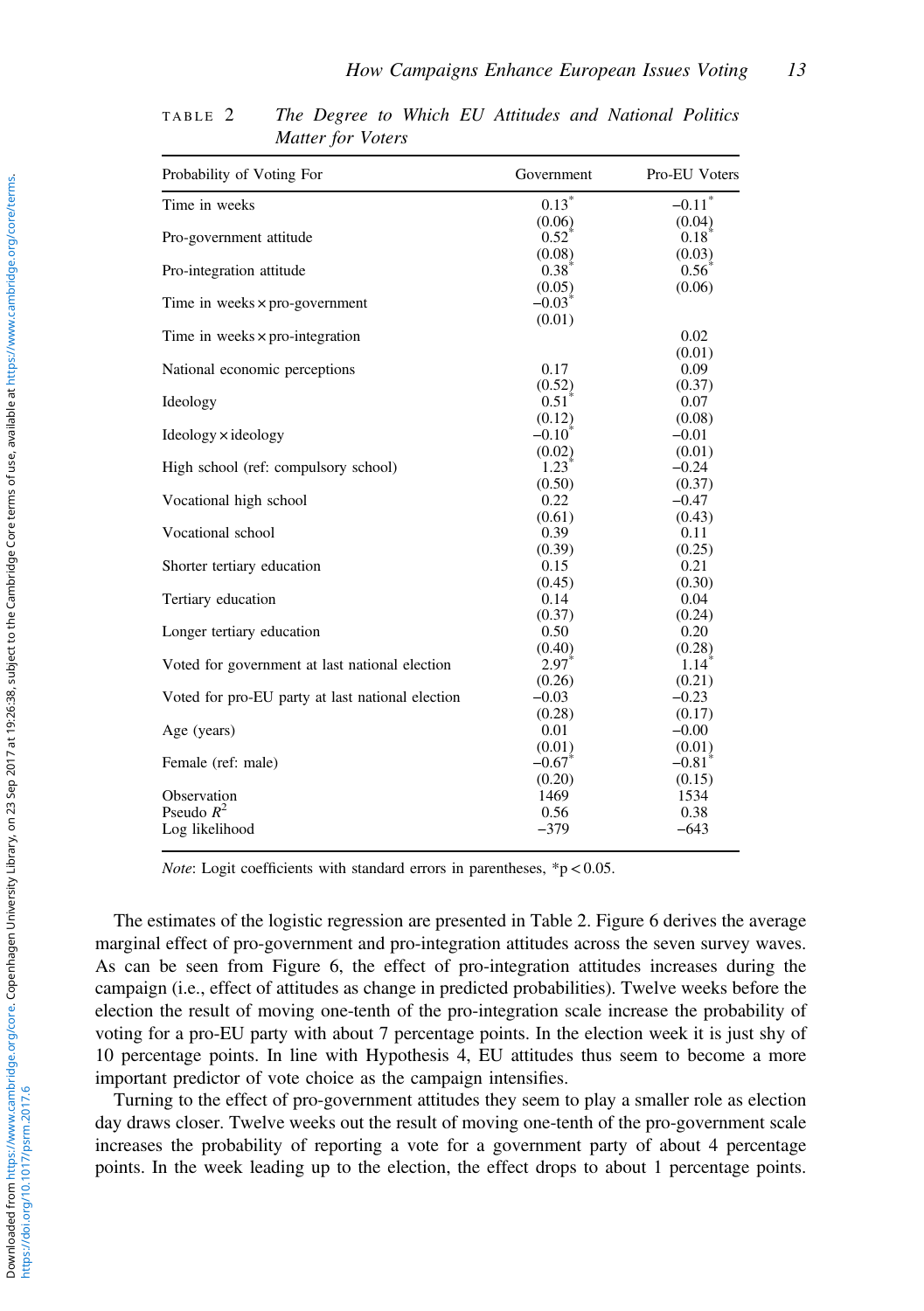<span id="page-13-0"></span>

Fig. 6. Average marginal effect of pro-integration attitudes and pro-government attitudes across the campaign with 90 pct. confidence intervals Note: Derived from models (1) and (2) in [Table 2.](#page-12-0)

In line with Hypothesis 4, the allegiance to the national government thus seems to play less of a role as the campaign intensifies.

The changes in the effect of pro-government attitudes and pro-integration attitudes are statistically significant. The logit coefficient attached to the interaction in the models displayed in [Table 2](#page-12-0) are significantly different from 0 in both models ( $p < 0.1$ ). Further, the average marginal effects derived in Figure 6 are significantly different from each other. As such, a Wald test of equality of the average marginal effects 12 weeks before the election and in the election week show that the differences are statistically discernable ( $\chi^2(1) = 10.51$ , p < 0.05 for pro-government attitudes and  $\chi^2(1) = 4.66$ , p < 0.05 for pro-integration attitudes).

Having presented the main findings, we believe that there is evidence supporting all hypotheses. As such, the findings lend credibility to the EU issue voting model of European Parliament campaigns presented in the theory section.

# Discussion of the results

Above we showed that as the campaign progressed voters relied more on EU issues and less on national political allegiances when deciding whom to vote for in the European Parliament election. In our EU issue voting model, we assume that this is due to the rise in information in the media and the increasing level of interest and knowledge among the voters about the EU as the campaign progresses, both of which we saw increase during the campaign. However, one might argue that the increase in EU issue voting simply reflects trends that are present across all types of campaigns, i.e., voters become more issue oriented in general (Lenz [2009\)](#page-16-0). As campaigns progress, voters sort more on any issue and accordingly there is no unique effect of the rise in information brought about by the campaign on the importance of EU issues. If this were correct, the theoretical mechanism behind the rise in the importance of EU issue voting might not be due to information but rather some general and independent feature of campaigns, which lead voters to take issues into account.

To test whether this is the case we examined whether voters position on another issue became more important for vote choice during the campaign. The issue we used was left-right selfplacement on an ideological scale. The left-right spectrum is the dominant cleavage in Danish national politics, and it is to a large extent independent of voters position on EU integration. We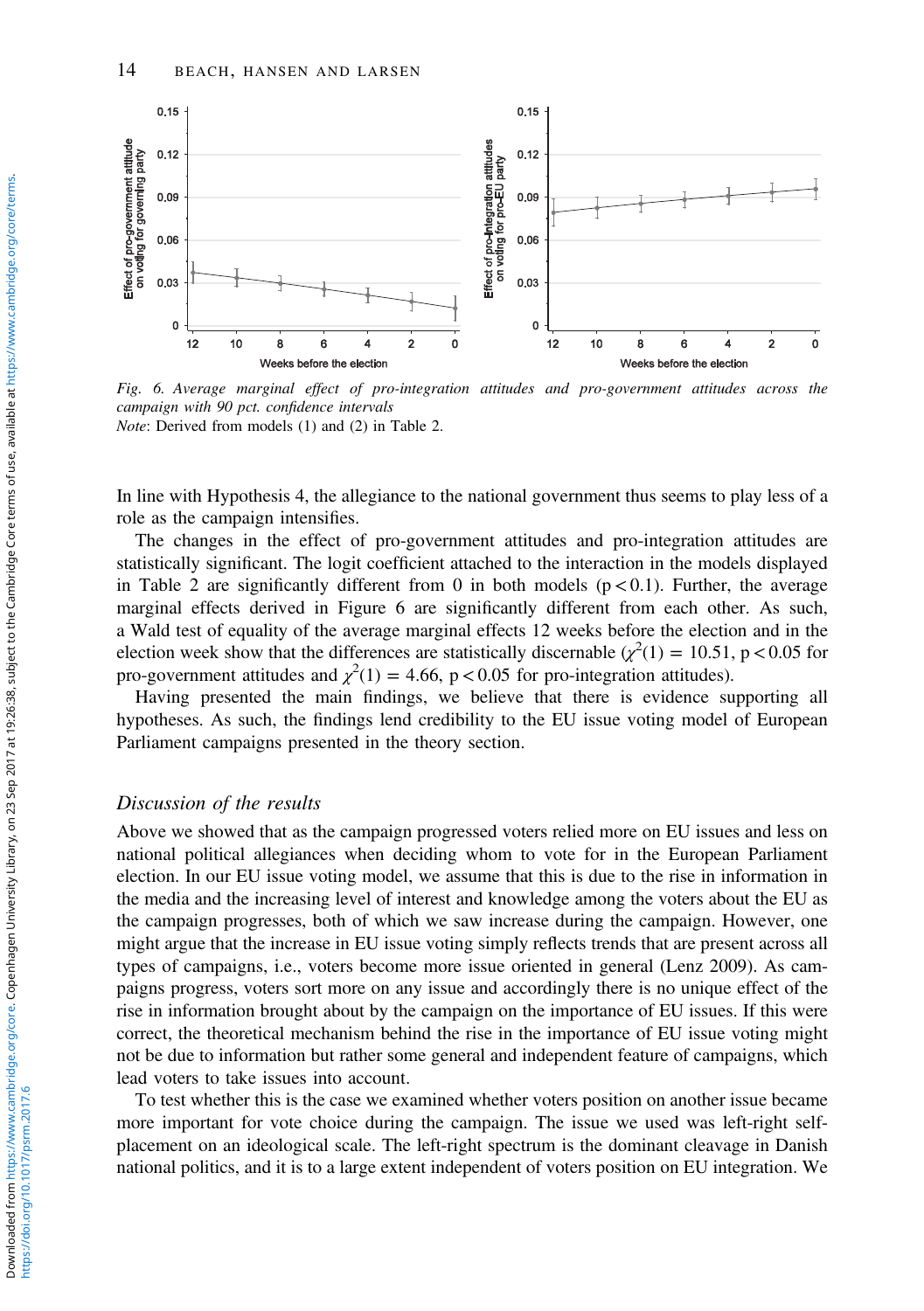use ideology as a sort of placebo test, reasoning that if our explanation for the rise in EU issue voting is correct, we should not expect ideology to play a more important role in the later stages of the campaign. In order to examine whether the effect of ideology changed during the campaign we estimated a slightly respecified version of the models displayed in [Table 2](#page-12-0). Specifically, we changed the interaction terms to include ideology instead of pro-integration attitudes and pro-government attitudes, respectively (see Section S2 in the Supplementary Materials for details). Using these new interaction terms we could examine whether ideology played an increasing or decreasing role in the campaign. For presentational reasons we do not display the full models, but the key coefficients—the interaction terms—were insignificant and close to 0 across both models ( $p > 0.5$ ). Accordingly, unlike for pro-EU issues, we find no evidence that ideology played a more important role as the campaign commenced. As such, in the current case, the campaign for the European Parliament does not seem to make all issues more salient for voters, just those related to the EU.

Another concern is that the measure of beliefs about the government used above is not really independent of EU issues. That is, one might reasonably think that voters believe that the government is doing good in relation to their EU policies. So what happens if one uses a purely national consideration, such as evaluation of the national economy? To test this, we re-estimated the model presented in column 1 of [Table 2](#page-12-0), using the measure of respondent's evaluation of national economic conditions rather than their evaluations of the government. For presentational reasons we do not display the full models, but the key coefficient—the interaction term—was negative, suggesting that as the campaign drew closer voters were less influenced by perceptions of national economic conditions. Deriving the average marginal effects, we found that these did decrease significantly across the campaign  $(\chi^2(3) = 17.3, p < 0.05,$  see Section S2 in the Supplementary Materials for details).

## **CONCLUSION**

In this article, we combined the literature on campaign effects with that of voting behavior in European Parliamentary elections and developed a model of EU issue voting with campaign effects. The premise of the model was that campaigns intensify EU information flows, and as a result it increased interest in EU politics, making voters more aware of their attitudes on EU issues, and increased knowledge of party positions on EU issues. The model then suggested that taken together these information effects enabled voters to rely more on their EU attitudes when deciding whom to vote for and less on national political allegiances and attitudes.

We subsequently tested four hypotheses derived from this model using a RCS, which was conducted during the 2014 Danish campaign for European Parliament. Looking at how the Danish electorate was impacted by information during the campaign, we found support for all four hypotheses. Voters became *more* interested and more knowledgeable about their own and party positions on EU issues, and their vote intention became less determined by their feelings toward the national government and *more* determined by their position on European integration. How large were these effects? Imagine two voters who disagree completely on EU issues. Our models suggest that in the beginning of the campaign there is a 30 percent chance that they will both vote for the same type of party (i.e., both vote for either pro- or anti-EU party) nonetheless. At the end of the campaign this chance drops to about 10 percent. In the same vein, imagine two voters who disagree on how the government is doing at the beginning of the campaign. Our models suggest they have a 30 percent chance of voting for different type of parties (i.e., that one votes for government and one for the opposition).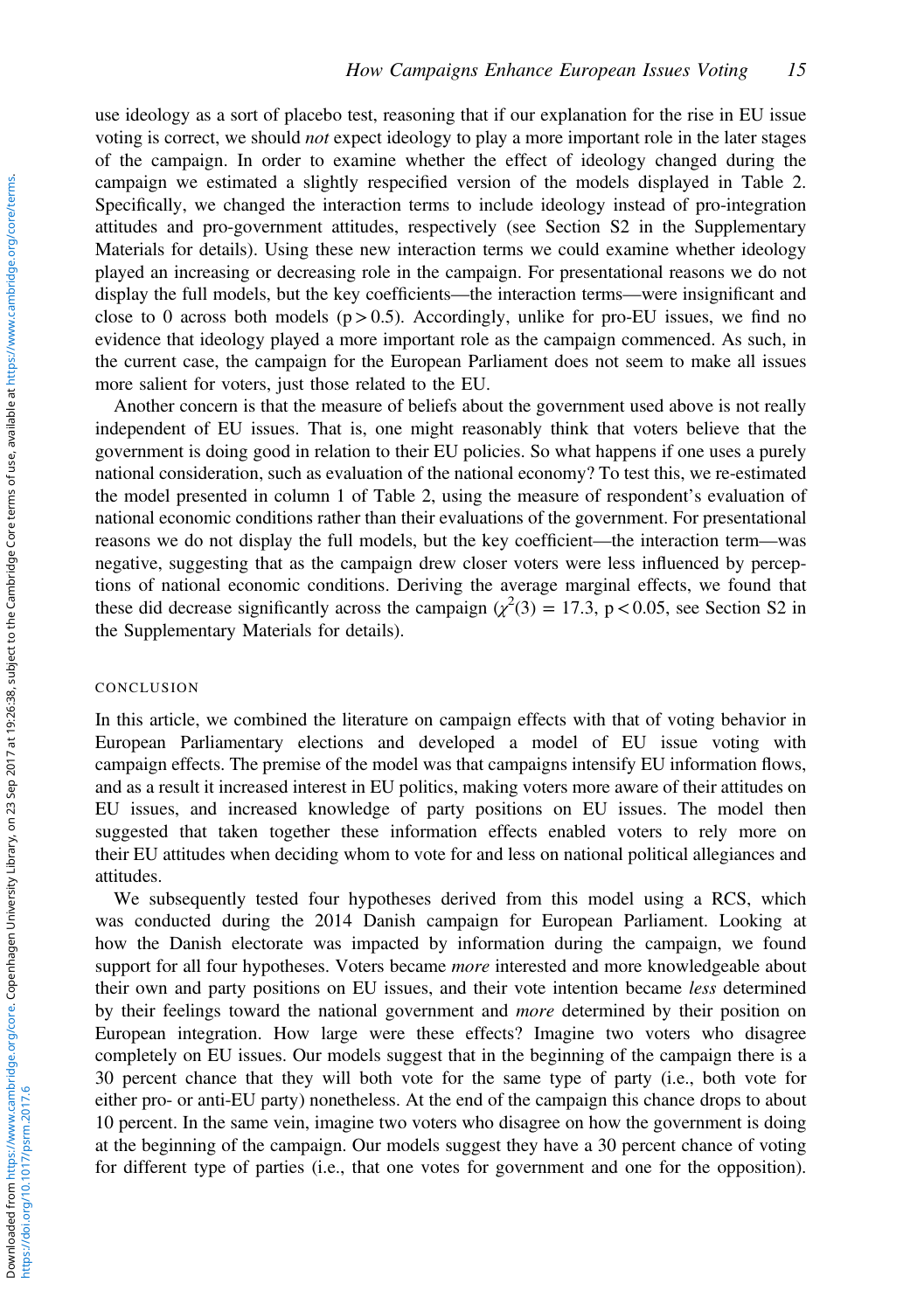<span id="page-15-0"></span>At the end of the campaign there is a 10 percent chance that they vote for different types of parties. That is, although people already sort on EU issues at the beginning of the campaign, this type of sorting becomes much more likely as election day draws close. Conversely, while people do sort on their view toward the government, this type of sorting becomes rarer as election day draws closer.

While our RCS has made it possible for us to capture campaign effects on voter's interest, knowledge about their own and party EU attitudes, and EU issue voting, the exact causal relationship between the different dependent variables is hard to ascertain without experimental or individual panel data. As such, it is hard to know whether extraneous variables, such as the presence of the referendum, are confounding our results to some degree. Even so, the proposed process model, suggesting that EU campaigns work by increasing interest and knowledge leads to EU issue voting is theoretically grounded in the general literature on public opinion (e.g., Zaller [1992](#page-17-0); Lodge et al. 2001) and is compatible with previous experimental evidence on when EU issue voting is likely to occur (Hobolt and Wittrock [2011\)](#page-16-0).

An important implication of out finding is that EU issue voting could potentially play a more prominent role in European Parliament elections, and second-order voting could play a less prominent role, if EP campaigning became more prolific. As such, our findings suggest that if campaigns articulate EU issues, parties take a stand on these issues, and if the media reports on EU issues, voters then become able to form opinions based on these issues and vote accordingly. This may not necessarily be the case in all countries or campaigns, but the results suggest that voters are both willing and able to substitute a national agenda for an agenda based on EU issues.

#### **REFERENCES**

- Adam, S., and Maier, M. 2011. 'National parties as politicizers of EU integration? Party campaign communication in the run-up to the 2009 European Parliament election'. European Union Politics 12(3):431–53.
- Bartels, Larry M. 2005. 'Homer Gets a Tax Cut: Inequality and Public Policy in the American Mind'. Perspectives on Politics 3(1):15–31.
- Bhatti, Yosef, and Kasper M. Hansen. 2014. 'Vælgerne og Europa-parlamentsvalg: Landspolitisk valgvind og stærke spidskandidater'. Økonomi og Politik 87(2):71–87.
- Brady, Henry E., and Richard Johnston. 2006. 'The Rolling Cross-Section and Causal Attribution'. In Henry E. Brady and Richard Johnston (eds), Capturing Campaign Effects, 164–95. Ann Arbor, MI: University of Michigan Press.
- Buch, Roger, and Kasper M. Hansen. 2002. 'The Danes and Europe: From EC 1972 to Euro 2000 Elections, Referendums and Attitudes'. Scandinavian Political Studies 25(1):1–26.

Downs, Anthony. 1957. An Economic Theory of Democracy. New York: Harper.

- de Vries, Catherine E. 2010. 'EU Issue Voting: Asset or Liability?: How European Integration Affects Parties' Electoral Fortunes'. European Union Politics 11(1):89–117.
- de Vries, Catherine E., Wouter van der Brug, Marcel H. van Egmonda, and Cees van der Eijk. 2011. 'Individual and Contextual Variation in EU Issue Voting: The Role of Political Information'. Electoral Studies 30(1):16–28.
- Farrell, David M., and Rüdiger Schmitt-Beck. (eds). 2003. Do political Campaigns Matter?: Campaign Effects in Elections and Referendums. London: Routledge.
- Garry, John, Michael Marsh, and Richard Sinnott. 2005. '"Second-Order" Versus "Issue-Voting" Effects in EU Referendums: Evidence from the Irish Nice Treaty Referendums'. European Union Politics 6(2):201–21.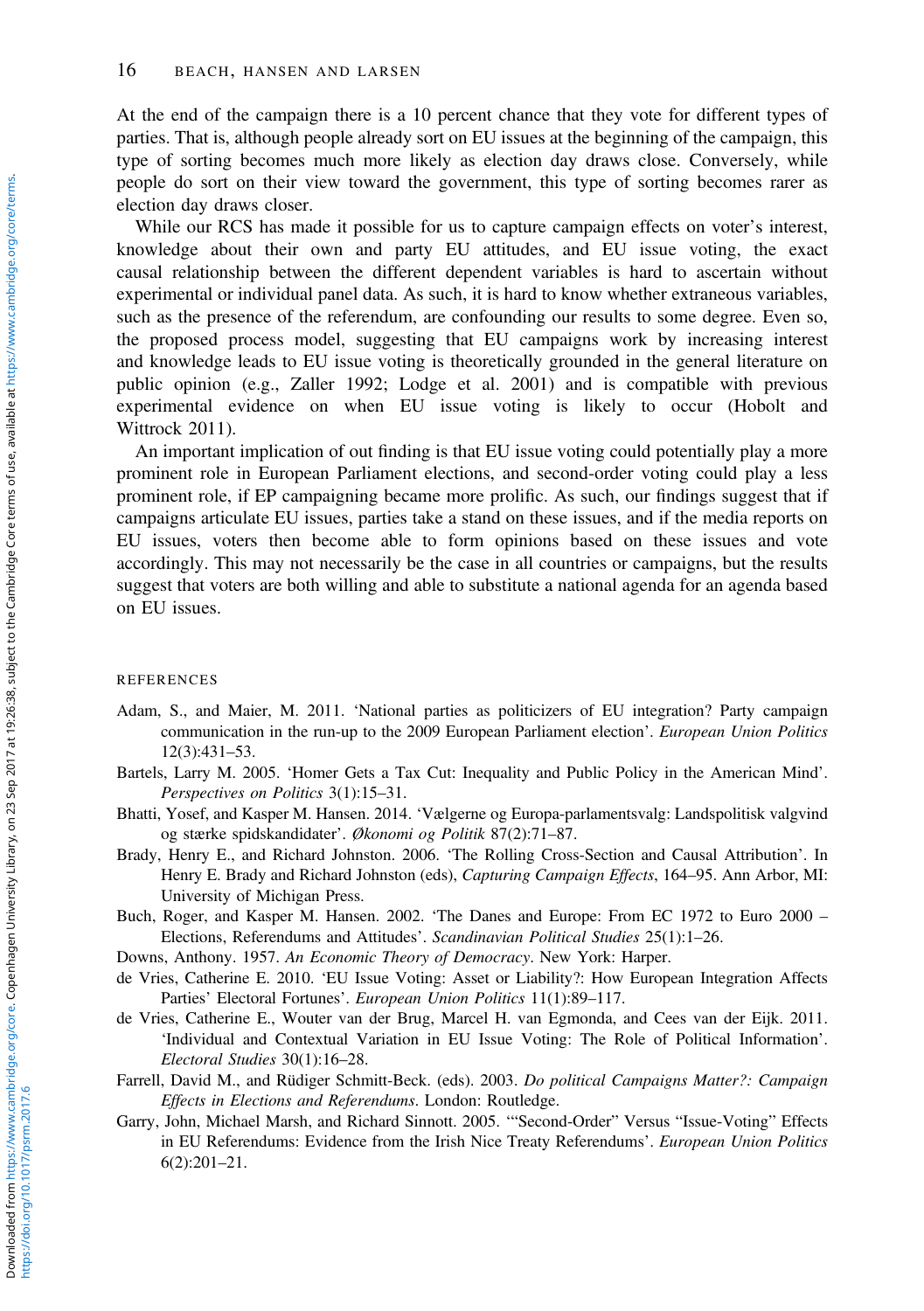- <span id="page-16-0"></span>Gelman, Andrew, and Gary King. 1993. 'Why are American Presidential Election Campaign Polls so Variable When Votes are so Predictable?'. British Journal of Political Science 23(4): 409–51.
- Hansen, Kasper M., and Karina Kosiara-Pedersen. 2015. 'How Campaigns Polarize the Electorate: Political Polarization as an Effect of the Minimal Effect Theory Within a Multi-Party System. Party Politics.
- Hansen, Kasper M., and Rasmus T. Pedersen. 2014. 'Campaigns Matter: How Voters Become Knowledgeable and Efficacious During Election Campaigns'. Political Communication 31(2):303–24.
- Hix, Simon, and Michael Marsh. 2007. 'Punishment or Protest? Understanding European Parliament Elections'. Journal of Politics 69(2):495–510.
- Hix, Simon, and Michael Marsh. 2011. 'Second-Order Effects Plus Pan-European Political Swings: An Analysis of European Parliament Elections Across Time'. Electoral Studies 30(1):4–15.
- Hobolt, Sara B. 2007. 'Taking Cues on Europe? Voter Competence and Party Endorsements in Referendums on European Integration'. European Journal of Political Research 46(2):151–82.
- Hobolt, Sara B., and Jill Wittrock. 2011. 'The Second-Order Election Model Revisited: An Experimental Test of Vote Choices in European Parliament Elections'. Electoral Studies 30(1):29–40.
- Hogh, Esben, and Martin Larsen. 2016. Can Information Increase Turnout in European Parliament Elections? Evidence From a Quasi-Experiment in Denmark. Journal of Common Market Studies 54(6), 1495–508.
- Iyengar, Shanto, and Donald Kinder. 1987. News That Matters. Chicago, IL: The University of Chicago.
- Johnston, Rihanrd, and Henry E. Brady. 2002. 'The Rolling Cross-Section Design'. Electoral Studies 21(2):283–95.
- Jung, Nakwon, Yonghwan Kim, and Homero Gil de Zúñiga. 2011. 'The Mediating Role of Knowledge and Efficacy in the Effects of Communication on Political Participation'. Mass Communication and Society 14(4):407–30.
- Krosnick, Jon A., and Donald R. Kinder. 1990. 'Altering the Foundations of Support for the President Through Priming'. American Political Science Review 84(2):497–512.
- Lassen, David D. 2005. 'The Effect of Information on Voter Turnout: Evidence From a Natural Experiment'. American Journal of Political Science 49(1):103–18.
- Lenz, Gabriel S. 2009. 'Learning and Opinion Change, Not Priming: Reconsidering the Priming Hypothesis'. American Journal of Political Science 53(4):821–37.
- Lenz, Gabriel S. 2013. Follow the Leader?: How Voters Respond to Politicians' Policies and Performance. Chicago: University of Chicago Press.
- Marsh, Michael. 1998. 'Testing the Second-Order Election Model After Four European Elections'. British Journal of Political Science 28(4):591–607.
- Marsh, Michael, and Slave Mikhaylov. 2010. 'European Parliament Elections and EU Governance'. Living Reviews in European Governance 5(4):1–30.
- Maurer, Marcus, and Carsten Reinemann. 2006. 'Learning Versus Knowing Effects of Misinformation in Televised Debates'. Communication Research 33(6):489–506.
- Miller, Joanne M., and Jon A. Krosnick. 2000. 'News Media Impact on the Ingredients of Presidential Evaluations: Politically Knowledgeable Citizens are Guided by a Trusted Source'. American Journal of Political Science 44(2):301–15.
- Petrocik, John R. 1996. 'Issue Ownership in Presidential Elections, With a 1980 Case Study'. American Journal of Political Science 40(3):825–50.
- Reef, Karl Heinz, and Herman Schmitt. 1980. 'Nine Second‐Order National Elections A Conceptual Framework for the Analysis of European Election Results'. European Journal of Political Research 8(1):3–44.
- Rohrschneider, Robert, and Nick Clark. 2008. 'Second-Order Elections Versus First-Order Thinking: How Voters Perceive the Representation Process in a Multi-Layered System of Governance'. In Cees van der Eijk and Hermann Schmitt (eds), Multi-Level Electoral Systems of the European Union, 137–62. Mannheim: CONNEX.